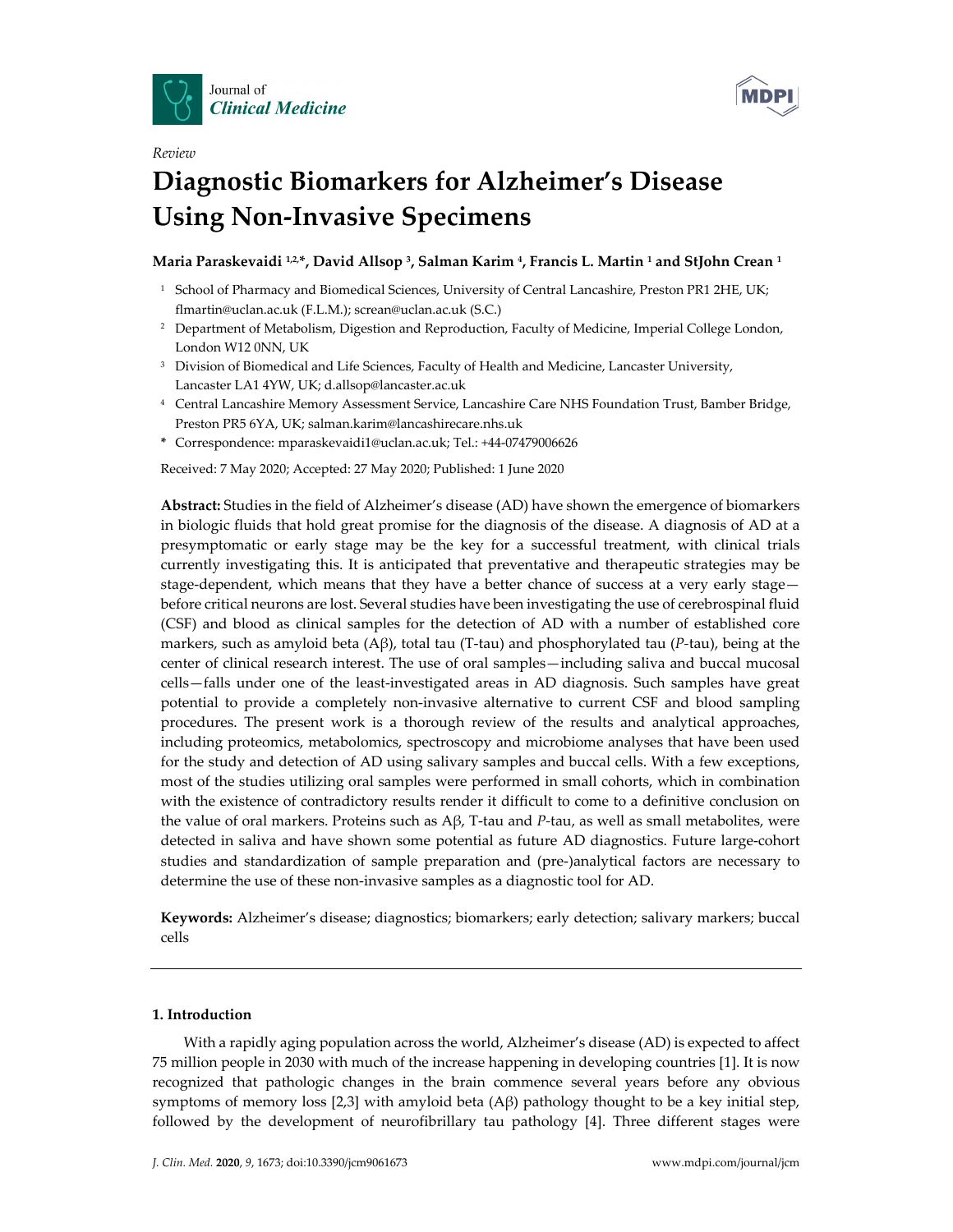suggested to characterize the disease: preclinical (or asymptomatic) AD, mild cognitive impairment (MCI) due to AD and dementia due to AD [5]. An accurate premorbid diagnosis of the disease remains challenging and is currently based upon clinical presentations, as well as other imaging and biofluid biomarkers [6]. Positron emission tomography (PET) scans can reveal Aβ or tau accumulation in the brain whereas magnetic resonance imaging (MRI) can measure function and reveal brain atrophy [3]. Specific cerebrospinal (CSF) biofluid constituents, such as amyloid beta 42 (A $\beta$ 42), which correlates with extracellular senile plaques [7], total tau (T-tau), which reflects the intensity of neuronal damage [8] and phosphorylated tau (*P‐*tau), which correlates with tangle pathology [8], were shown to have excellent diagnostic accuracy [9]. However, the relatively invasive nature of CSF collection limits its widespread use in routine primary care practice as the procedure is only rarely performed by general practitioners [10]. Moreover, a lumbar puncture can be unpleasant and generate patient anxiety and therefore is not preferred as a routine test.

Emerging evidence over the last decade supports the use of blood‐based biomarkers for investigating AD [11–15]. Depending on its intended use, an effective biomarker can serve different purposes and have different characteristics. For instance, an ideal diagnostic marker would allow a highly accurate point-of-care in vivo test with high sensitivity and specificity, whereas a screening marker would combine low cost and favor sensitivity over specificity with further, more specific, follow‐up tests needed. In contrast to CSF, blood sampling could provide an ideal cost‐effective and relatively minimally invasive alternative sample for testing and has shown much promise over time for AD diagnosis, screening, prognosis and disease monitoring. The huge benefit of using blood samples comes from their potential to reveal AD-related changes at a presymptomatic or early stage of the disease [16,17]. With the emergence of promising drug candidates for the treatment of AD [18], it is anticipated that an early diagnosis is likely to define the course of the disease as administration of a candidate treatment is expected to be most effective if provided as early as possible [10,19–21] (i.e., before severe neuronal loss). Clinical trials assessing promising drug agents in individuals diagnosed with mild cognitive impairment (MCI) or early stage AD are currently ongoing (BAN2401: [22] and aducanumab: [23]).

Work in the area of dementia using CSF and blood samples is fairly advanced with many studies demonstrating useful differences between healthy controls and AD patients [9,15,17,24,25]. An overview of fluid biomarkers that have been replicated by different studies are reported in Table 1 [25].

A more recent and admittedly less explored, area of interest is the use of saliva and oral buccal mucosal cells as a means of diagnosing, monitoring and potentially screening for AD. This field has attracted more attention within the clinical and scientific community in recent years due to the successful advent of minimally invasive blood diagnostics as well as accumulating evidence linking AD with "oral‐cavity arising" biomarkers. For instance, several studies have correlated AD development with oral bacteria and chronic periodontal disease [26–28]. It was hypothesized that oral bacteria or their released endotoxins, may access the brain and induce microglial activation, which is a well-known AD marker resulting in increased levels of proinflammatory cytokines, capable of initiating neuronal loss and neurodegeneration [29].

Overall, several studies have assessed non‐invasive, oral‐derived biomarkers towards AD diagnosis and this review will focus on the use of saliva and oral mucosa derived buccal cells, the most popular sources of oral samples [30]. Herein, we present an overview of the literature across the field, including potential diagnostic markers, promising analytical approaches as well as challenges and limitations during sample collection and processing.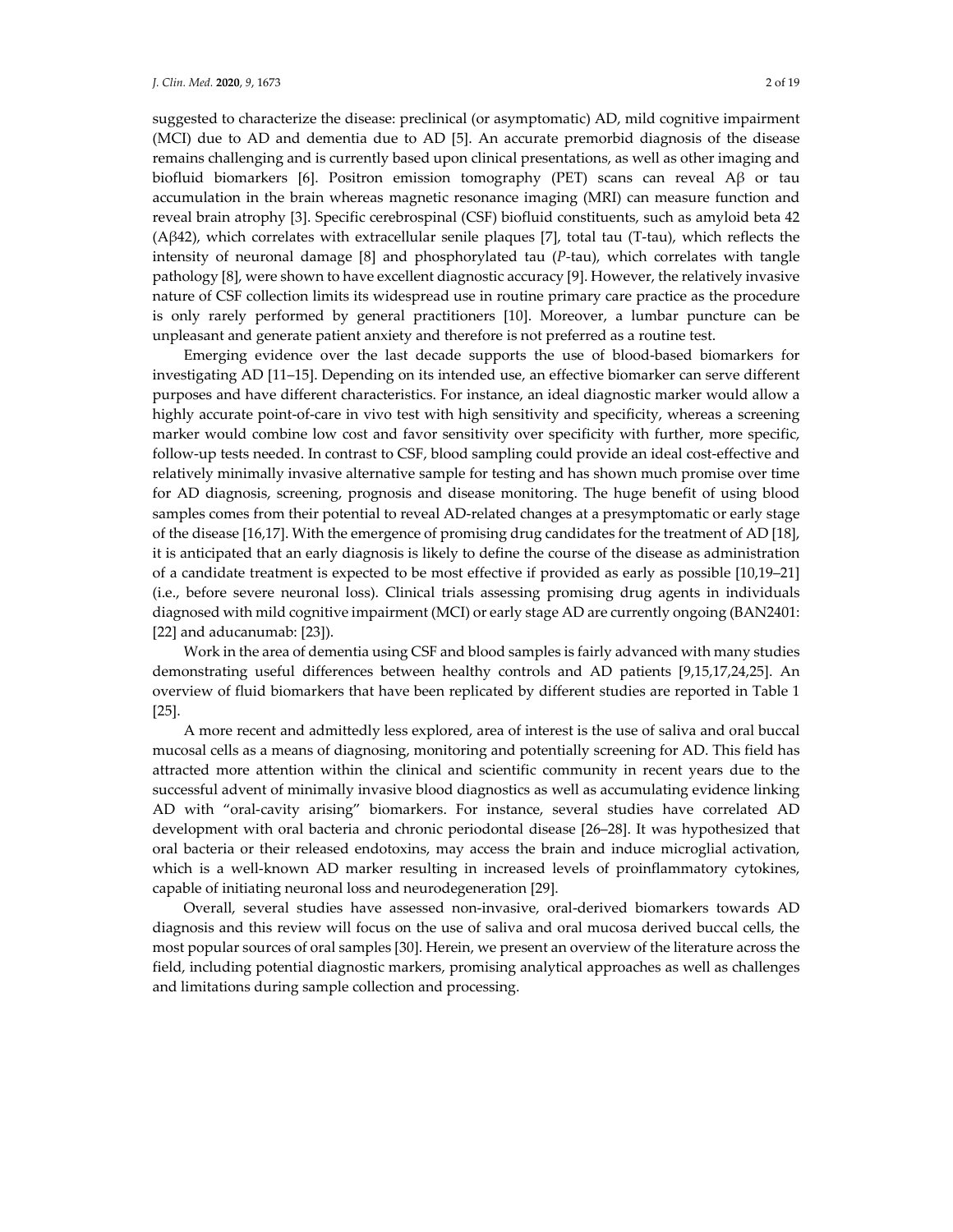**Table 1.** Replicated biomarkers detected in biofluids (cerebrospinal fluid and blood plasma/serum) of Alzheimer's disease patients. Adapted from Zetterberg, 2017 [25].

| Pathology                                  | <b>Biomarker</b>        | <b>Biofluid</b>         | Direction of Change             | Context of Use        |
|--------------------------------------------|-------------------------|-------------------------|---------------------------------|-----------------------|
| Plaque pathology                           | $A\beta$ 42             | <b>CSF</b>              | Decrease in AD                  | Clinical and research |
| Neurofibrillary tangle pathology           | P-tau                   | CSF                     | Increase in AD                  | Clinical and research |
| Neurodegeneration                          | T-tau                   | CSF                     | Increase in AD                  | Clinical and research |
|                                            |                         | Plasma                  | Slight increase in AD           | Research              |
|                                            | $NF-L$                  | CSF                     | Increase in AD                  | Clinical and research |
|                                            |                         | Plasma/serum            | Increase in AD                  | Research              |
|                                            | $VLP-1$                 | $\overline{\text{CSF}}$ | Increase in AD                  | Research              |
|                                            | FABP                    | <b>CSF</b>              | Increase in AD                  | Research              |
| Synaptic pathology                         | Ng                      | <b>CSF</b>              | Increase in AD                  | Research              |
| Astroglial activation                      | sTREM2                  | CSF                     | Slight increase in AD           | Research              |
|                                            | <b>YKL-40</b>           | <b>CSF</b>              | Slight increase in AD           | Research              |
| Blood-brain (blood-CSF) barrier impairment | CSF/serum albumin ratio | CSF/serum               | Normal to slight increase in AD | Clinical and research |

Abbreviations: AD, Alzheimer's disease; Aβ42, the <sup>42</sup> amino acid form of amyloid‐β; <sup>P</sup>‐tau, phosphorylated tau; <sup>T</sup>‐tau, total tau; NF‐L, neurofilament light; VLP‐1, visinin‐like protein 1; FABP, fatty acid‐binding protein; Ng, neurogranin; sTREM2; secreted triggering receptor expressed on myeloid cells 2; CSF, cerebrospinal fluid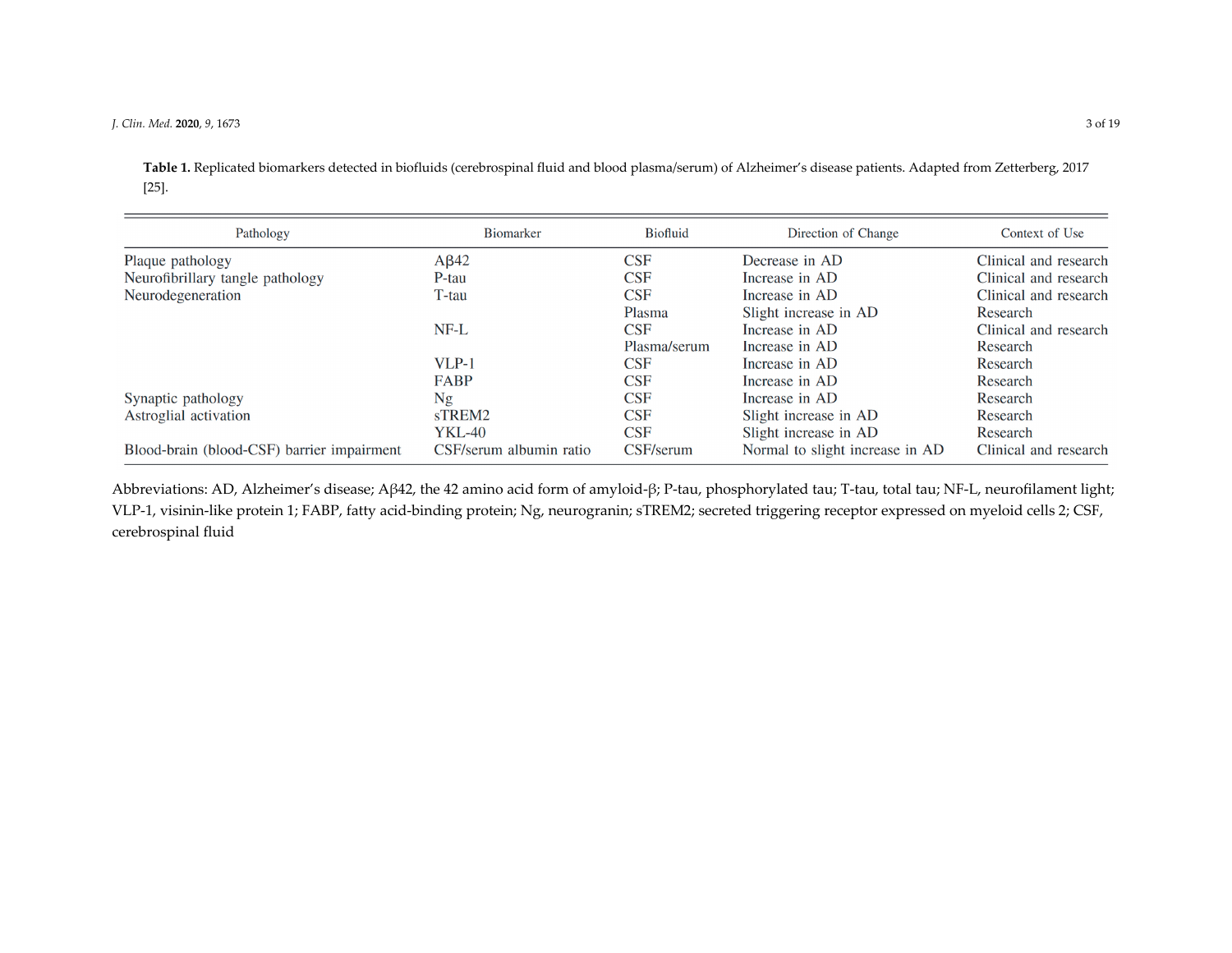# **2. Saliva**

Being one of the simplest and easily accessible non‐invasive biofluids, saliva has drawn great attention as an ideal candidate for disease detection. Traditionally, salivary markers have been utilized in diagnostic and monitoring tests for periodontal and other oral diseases [31,32]. More recent technological advances, leading to an advent of sensitive analytical approaches and sensors, have created the attractive opportunity for the diagnosis of other systemic diseases using saliva, introducing a field of "salivary diagnostics" [33,34]. Previous studies have demonstrated the promise of salivary specimens in diagnosing tumors [35–37], viral infections [38], gastrointestinal diseases [39], diabetes [40,41] and muscle/joint disorders [33]. Salivary biomarkers have also emerged as a means of diagnosing neurodegenerative conditions such as AD [42], Parkinson's disease [43] and multiple sclerosis [44].

A number of different hypotheses have been suggested over the years to explain the origin of salivary biomarkers indicative of AD. For instance, it has been proposed that biomarkers may be secreted by nerves into salivary glands due to their close proximity to the central nervous system [42]; or that salivary proteins originate after transport of molecules from blood to saliva through ultrafiltration and passive diffusion or active transport [45]. It is accepted that potential biomarkers reflecting brain pathology can be released at small concentrations in the blood after crossing the blood–brain barrier [46], which in the case of neurodegenerative disease is disrupted, thus leading to increased permeability [47]. Moreover, ~500 mL CSF is absorbed daily into the blood circulation, which makes blood an information‐rich sample [48]. More recent studies have identified oral bacteria, capable of causing chronic inflammation, as potential culprits behind AD and this could be another plausible reason for the detection of salivary changes in AD affected individuals [26,27,49].

In comparison to the more-widely used blood specimens, saliva has some unique advantages, such as relative ease of collection (no experienced personnel is required creating the exciting possibility for self‐collected samples) and completely non‐invasive and inexpensive sample collection (no anticoagulants needed, relatively easier storage under the human tissue authority guidelines and permissions). Some challenges that need to be addressed in the use of saliva include the decreased concentration of analytes [50], which necessitates more sensitive analytical approaches, as well as the inability of approximately 1/3 of participants to produce an adequate saliva sample [51].

# *2.2. Saliva: Studies on AD*

We identified 20 studies that reported the use of saliva as the sample of choice to study AD (Table 2). Considering the multifactorial nature of the disease itself, it is not surprising that different research groups have focused on the study of different biomarkers, both in isolation and as a panel of markers, as well as different experimental techniques. Overall, some biomarkers and experimental approaches have been studied more extensively than others, however, results are, in some cases, contradictory between the different studies. In this section, we will present an overview of the main findings of these studies.

#### *2.3. Amyloid Beta (Aβ42 and/or Aβ40)*

Most the included salivary studies (7/20) focused on the detection of the amyloid beta 42 (Aβ42) peptide, with a smaller number (2/20) also focusing on the Aβ40 peptide. All of the studies used an enzyme‐like immunosorbent assay (ELISA) as their main experimental approach to detect Aβ. Most of the studies (5/7) demonstrated increased levels of Aβ42 in AD patients [52–56] while the others (2/7) showed undetectable or unchanged Aβ42 levels [42,57]. With the exception of a relatively larger study by Bermejo‐Pareja et al. [55], including 70 AD patients and 56 healthy volunteers serving as the study's controls, the remaining studies reported results on much smaller cohorts ranging from 7–28 AD patients and 7–38 healthy controls.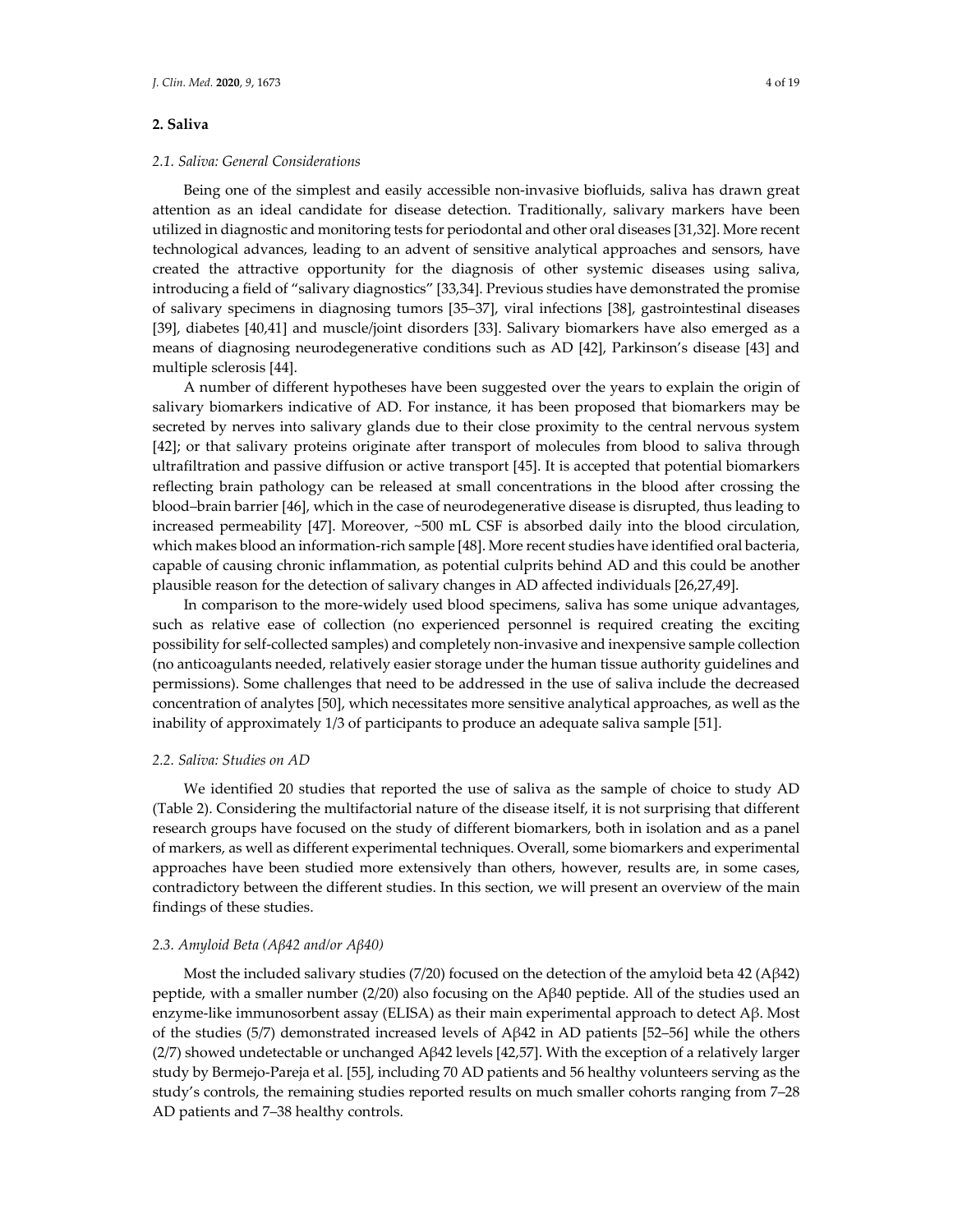**Type of Sample Potential BiomarkerExperimental Technique Cohort (***n***) Main Findings References Saliva Aβ<sup>42</sup>** Sandwich ELISA AD: 15 AD: 15 Increased Sabbagh et al. [52] Sandwich ELISAAD: 23 AD: 23 Increased McGeer et al. [53] Sandwich ELISAAD: 7Pre‐AD: 3Healthy controls: 26 Increased Lee et al. [54] Sandwich ELISAAD: 20 AD: 20 Not detected Lau et al. [57] AD: 20 Not detected Lau et al. [57] Sandwich ELISAAD: 70 AD: 70 AD: 70 AD: 70 AD: 70 AD: 70 Bermejo‐Pareja et al.<br>Increased Bermejo‐Pareja et al. [55] Nanobead ELISAAD: 28 AD: 28 Increased Kim et al. [56] Luminex ELISAAD: 21 AD: 21 AD: 21 Not detected Shi et al. [42] **Aβ<sup>40</sup>** Sandwich ELISA AD: 70 AD: 70<br>Healthy controls: 56 No change Bermejo-Pareja et al. Nanobead ELISAAD: 28 AD: 28 No change Kim et al. [56] AB: 28 No change Kim et al. [56] **T‐tau** Sandwich ELISAAD: 20 AD: 20 No change Lau et al. [57]<br>Healthy controls: 20 No change Lau et al. [57] Luminex ELISAAD: 21 AD: 21 No change Shi et al. [42] No change Shi et al. [42] SIMOAAD: 53 MCI: 68Healthy controls: 160 No change Ashton et al. [58] *P‐***tau** Sandwich ELISAAD: 20 AD: 20 No change Lau et al. [57]<br>Healthy controls: 20 No change Lau et al. [57] Luminex ELISAAD: 21 AD: 21 No change Shi et al. [42] No change Shi et al. [42] *P‐***tau/T‐tau** Luminex ELISAAD: 21 Increased Shi et al. [42]

**Table 2.** Comprehensive table of our literature review. Potential biomarkers, type of non‐invasive sample used (saliva or buccal cells), experimental techniques, number of participants and the main findings for each separate study are all reported.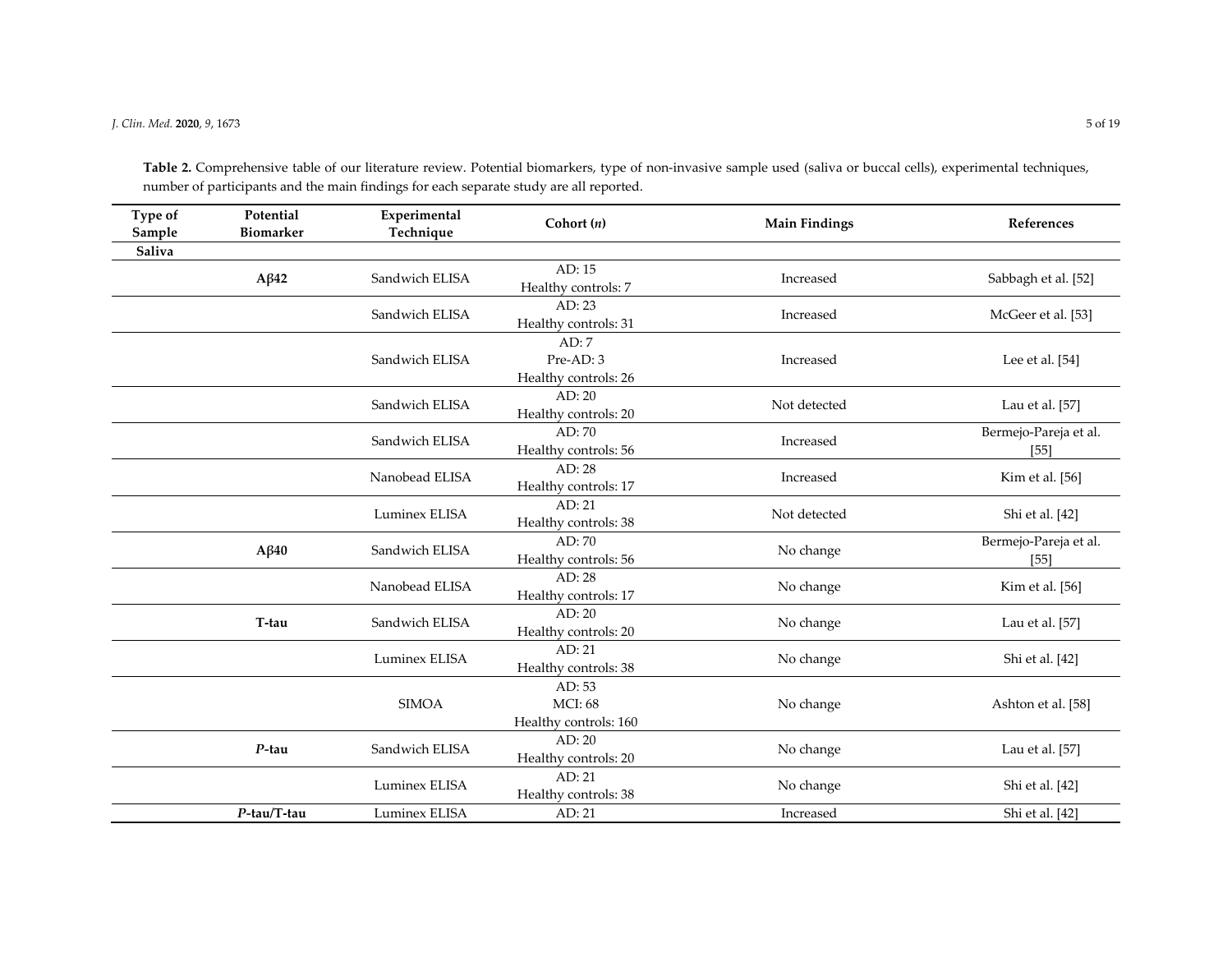|                                                         |                                         | Healthy controls: 38                                                                                        |                                                                                                                                                                                                                                                                           |                       |
|---------------------------------------------------------|-----------------------------------------|-------------------------------------------------------------------------------------------------------------|---------------------------------------------------------------------------------------------------------------------------------------------------------------------------------------------------------------------------------------------------------------------------|-----------------------|
|                                                         | Western blot                            | AD: 87<br><b>MCI: 55</b><br>Healthy controls: 167<br>(used in two consequent<br>studies)                    | Increased                                                                                                                                                                                                                                                                 | Pekeles et al. [59]   |
| Lactoferrin                                             | Mass spectrometry<br>and sandwich ELISA | AD: 116<br><b>MCI: 59</b><br>Healthy controls: 131<br>(used in two studies:<br>discovery and<br>validation) | Decreased                                                                                                                                                                                                                                                                 | Carro et al. [60]     |
| Acetylcholinesterase                                    | Ellman's colorimetric<br>method         | AD: 36<br>Healthy controls: 11                                                                              | Decreased                                                                                                                                                                                                                                                                 | Sayer et al. [61]     |
|                                                         | Ellman's colorimetric<br>method         | AD:15<br>Healthy controls: 13                                                                               | No change                                                                                                                                                                                                                                                                 | Boston et al. [62]    |
|                                                         | Ellman's colorimetric<br>method         | AD: 15<br>Healthy controls: 15                                                                              | No change                                                                                                                                                                                                                                                                 | Bakhtiari et al. [63] |
| <b>Oral Microbiome</b><br>(Porphyromonas<br>Gingivalis) | qPCR                                    | AD: 10                                                                                                      | Detection of P. Gingivalis DNA in 10/10 saliva<br>samples                                                                                                                                                                                                                 | Dominy et al. [26]    |
| <b>Oral Microbiome</b>                                  | 16S rRNA sequencing                     | AD:39<br>Healthy controls: 39                                                                               | Significantly lower richness and diversity of<br>microbiota detected in AD than healthy controls.<br>Relative abundance of Moraxella, Leptotrichia and<br>Sphaerochaeta in the saliva of AD was greatly<br>increased, whereas that of Rothia was<br>significantly reduced | Liu et al. [64]       |
| Metabolites:<br>trehalose                               | <b>EG-IDFET</b> biosensor               | AD: 20<br>Healthy controls: 20                                                                              | Increased                                                                                                                                                                                                                                                                 | Lau et al. [57]       |
| Metabolites: multiple<br>marker panel                   | LC-MS                                   | AD: 29<br><b>MCI: 35</b><br>Healthy controls: 45<br>(used in two studies:<br>discovery and<br>validation)   | High diagnostic accuracies (sensitivity: 71%-<br>100% and specificity: 80%-100%)                                                                                                                                                                                          | Huan et al. [65]      |
| Metabolites: multiple<br>marker panel                   | <b>FUPLC-MS</b>                         | AD: 256<br>Healthy controls: 218                                                                            | High diagnostic accuracies (sensitivity: 82%-99%<br>and specificity: 91%-98%)                                                                                                                                                                                             | Liang et al. [66]     |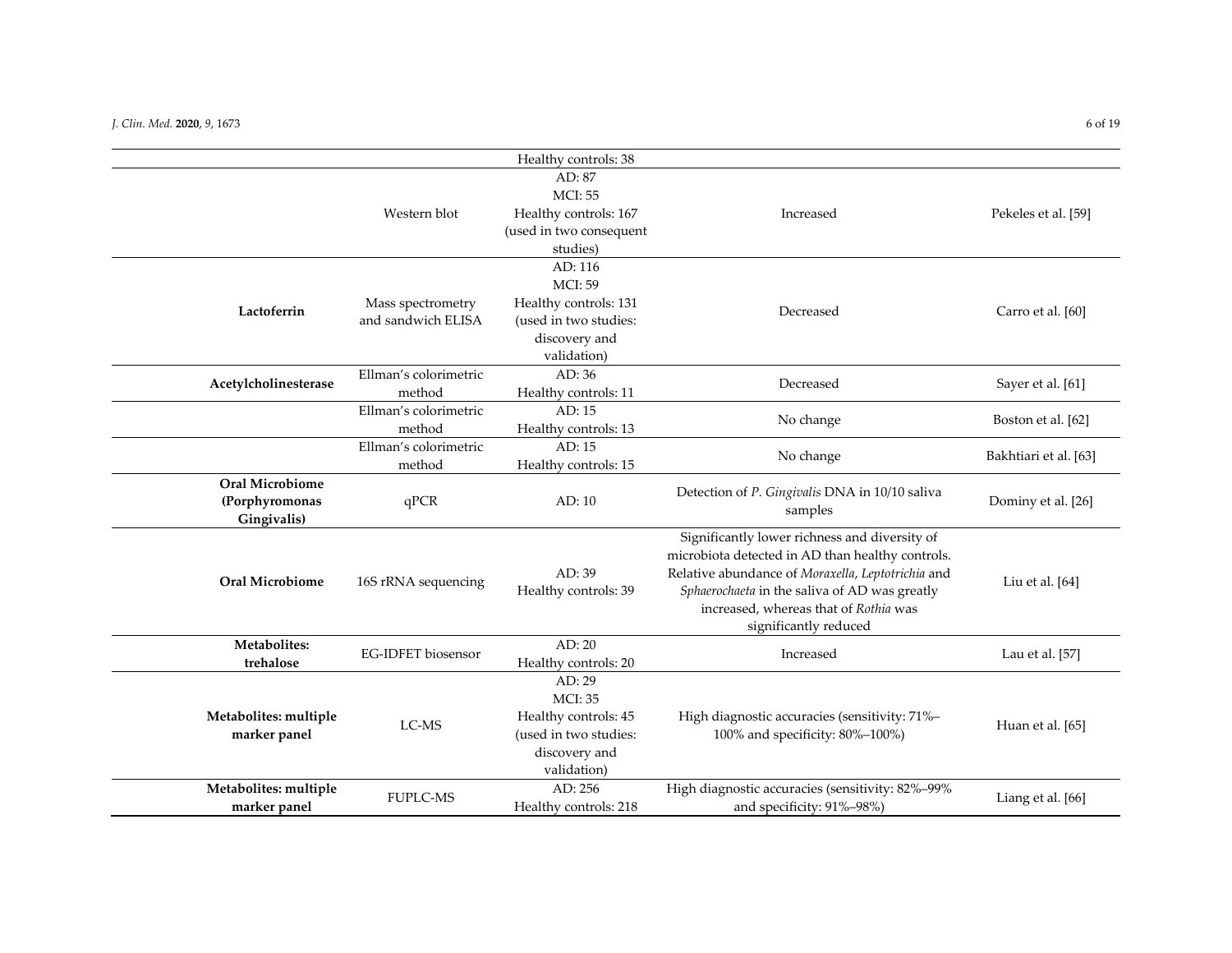|                     | Metabolites: multiple<br>marker panel                              | NMR spectroscopy                                      | AD:9<br>MCI: 8<br>Healthy controls: 12           | High diagnostic accuracies (sensitivity: 91% and<br>specificity: 84%)                                                                                                      | Yilmaz et al. [67]      |
|---------------------|--------------------------------------------------------------------|-------------------------------------------------------|--------------------------------------------------|----------------------------------------------------------------------------------------------------------------------------------------------------------------------------|-------------------------|
|                     | Oxidative stress<br>markers (protein                               | <b>ELISA</b>                                          | AD: 15<br><b>MCI: 21</b>                         | No change                                                                                                                                                                  | Su et al. [68]          |
|                     | carbonyl levels)                                                   |                                                       | Healthy controls: 30                             |                                                                                                                                                                            |                         |
|                     | Salivary flow,<br>antioxidants and<br>oxidative damage<br>products | Total protein content,<br>colorimetry,<br>fluorimetry | AD: 24<br>Healthy controls: 80                   | Decreased salivary flow; increased total protein<br>concentration; decreased antioxidant properties;<br>increased levels of oxidative damage to DNA,<br>protein and lipids | Choromanska et al. [69] |
| <b>Buccal cells</b> | Cytological &<br>cytometric analysis                               | Microscopic analysis                                  | AD: 29<br>Healthy controls: 30                   | No changes in the cytoplasmic and nuclear<br>volumes                                                                                                                       | Ozlece et al. [70]      |
|                     | <b>Imaging of telomeres</b>                                        | 3D telomeric analysis                                 | AD: 41<br>Healthy controls: 41                   | Significantly different 3D telomere profiles.<br>Increased telomere number and aggregation and<br>decrease in telomere length differentiated from<br>normal to severe AD   | Mathur et al. [71]      |
|                     | Altered cytological<br>parameters                                  | Automated laser-<br>scanning cytometry                | AD: 13<br><b>MCI: 13</b><br>Healthy controls: 26 | Increased DNA content. Increased abnormal<br>nuclear shape. Decreased neutral lipid content in<br>MCI                                                                      | Francois et al. [72]    |
|                     | Multiparameter<br>analysis                                         | Automated laser-<br>scanning cytometry                | AD: 20<br><b>MCI: 20</b><br>Healthy controls: 20 | No change in DNA content, aneuploidy, neutral<br>lipids, tau. Lower tau in basal and karyolytic cells<br>versus differentiated cells. Increased Aß                         | Francois et al. [73]    |
|                     | <b>Buccal micronucleus</b><br>cytome markers                       | Buccal cytome assay                                   | AD: 54<br>Healthy controls: 26                   | Decreased frequencies of basal, condensed<br>chromatin and karyorrhectic cells                                                                                             | Thomas et al. [74]      |
|                     | Incidence of<br>chromosome 17 & 21<br>aneuploidy                   | FISH & fluorescently<br>labeled DNA probes            | AD: 54<br>Healthy controls: 56                   | Increased                                                                                                                                                                  | Thomas et al. [75]      |
|                     | <b>Telomere length</b>                                             | Real time PCR                                         | AD: 54<br>Healthy controls: 56                   | Decreased                                                                                                                                                                  | Thomas et al. [76]      |
|                     | T-tau                                                              | Western blot<br><b>ELISA</b>                          | AD:34<br>Healthy controls: 67                    | Increased. Correlated with observed increase in<br>CSF                                                                                                                     | Hattori et al. [77]     |
|                     | <b>DNA</b> structure                                               | Super-resolution<br>microscopy                        | AD: 37<br>Healthy controls: 37                   | Increase of the measured DNA-free/poor spaces<br>(i.e., increase in interchromatin compartment)                                                                            | Garcia et al. [78]      |

Abbreviations: AD: Alzheimer's disease; Aβ: amyloid beta; CSF: cerebrospinal fluid; EG-ISFET: extended gate ion-sensitive field-effect transistor; ELISA: enzymelinked immunosorbent assay; FISH: fluorescent in situ hybridization; FUPLC‐MS: faster ultra‐performance liquid; chromatography‐mass spectrometry; NMR: nuclear magnetic resonance; LC‐MS: liquid chromatography‐mass spectrometry; MCI: mild cognitive impairment; qPCR; quantitative polymerase chain reaction; rRNA: ribosomal RNA; SIMOA: single molecule array.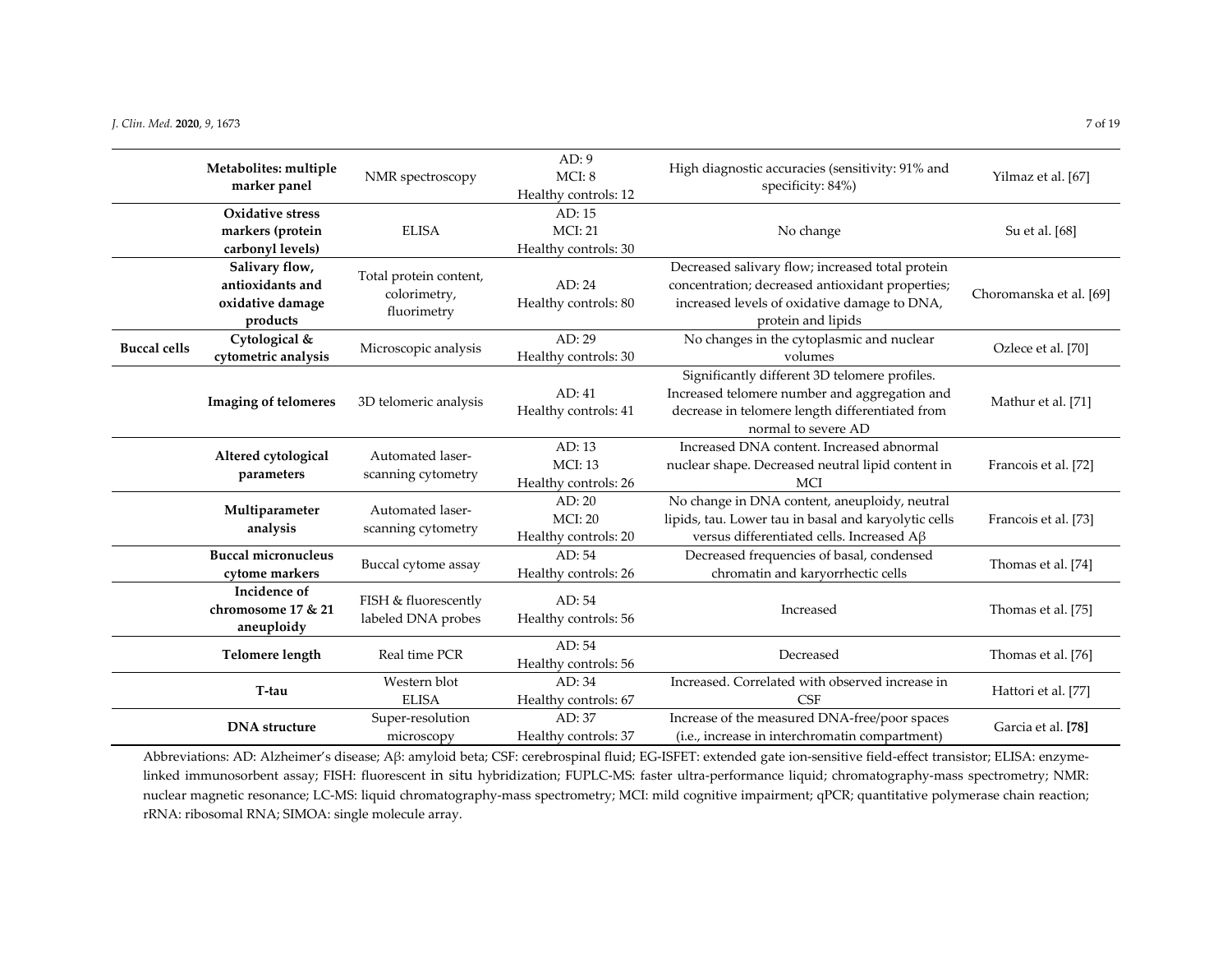More specifically, Sabbagh et al. [52] recruited 15 AD patients (7 males, mean age: 77.8  years, mean mini-mental state examination (MMSE) score 19.0) and 7 normal controls (2 males, mean age: 60.4 years, mean MMSE 29.0) and demonstrated significantly higher salivary Aβ42 in AD patients than in controls  $(51.7 \pm 1.6 \text{ pg/mL}$  for AD and  $21.1 \pm 0.3 \text{ pg/mL}$  for controls,  $p < 0.001$ ). Participants were enrolled as mild and moderate AD according to the AD criteria established by the National Institute on Aging and the Alzheimer's Association (NIA‐AA) [79]. Inclusion criteria were MMSE scores of  $10-26$  and age  $\geq 50$  years. Healthy patients with normal cognitive functioning and no neurodegenerative disease who were intact functionally, physically and socially and were ≥50 years served as the control group for this study.

McGeer et al. [53] employed 23 AD individuals (8 males, mean age: 71.3 years) and 31 heathy controls (25 low-risk controls: 17 male, mean age: 54.2 years; and 6 high-risk controls: 3 males, mean age: 69.0 years). However, it was not clarified whether diagnosis of AD cases was based on clinical criteria and/or established biomarkers. Based on their findings, low‐risk healthy controls had Aβ42 levels of ~20 pg/mL while high‐risk controls and AD patients had increased Aβ42 levels ranging from 40–85 pg/mL (Aβ42 levels: AD > high‐risk controls > low‐risk controls). The authors concluded that such an approach would be useful in the identification of those at risk at an age well below the typical age of AD onset, thus reducing the prevalence of AD.

Lee et al. [54] determined salivary Aβ42 levels after treating the sample with thioflavin S as an anti-aggregation agent and sodium azide as an antibacterial agent. Utilizing a total of 10 AD/pre-AD cases (7 AD and 3 pre‐AD) (3 males, mean age; 70.1) and 27 controls (including 1 Parkinson's disease case) (18 males, mean age: 54.6), the authors demonstrated a twofold increase in Aβ42 concentration in the AD group when compared to controls, supporting its use in the diagnosis and potentially screening of AD. It was not clear in the study whether AD diagnosis was based on standard clinical criteria and/or established biomarkers.

Lau et al. [57] attempted to quantify Aβ42 levels using ELISA in 20 AD (8 male, mean age: 72.5, mean MMSE score 18.1) and 20 healthy control samples (9 males, mean age: 66.1, mean MMSE score 28.7), however this specific biomarker was not detected in the saliva. All participants underwent a series of clinical and neuropsychological tests (MMSE and the Clinical dementia Rating‐Sum of Boxes (CDR‐SOB)) and the control group consisted of volunteers ≥50 years of age without a history of neurological, psychiatric or other medical diagnosis that could contribute to cognitive impairment or dementia. The CDR‐SOB rating was 6.2 for the AD group and 0.2 for the controls. The same study attempted measurement of other biomarkers indicative of AD, such as tau, results which will be provided in the relevant sub‐sections below.

In a study by Bermejo-Pareja et al. [55], an increase was observed in the A $\beta$ 42 levels of mild (7.67) pg/mL) and moderate AD (11.70 pg/mL), but interestingly not in severe AD (3.03 pg/mL) when compared with healthy controls (2.89 pg/mL). The cohort consisted of 70 AD (29 mild AD, 24 moderate AD and 17 severe AD) (21 males, mean age: 77.2, mean MMSE score 17) and 56 controls (17 males, mean age: 74.4, mean MMSE score was not determined). All AD cases were diagnosed according to the Diagnostic and statistical manual of mental disorders (DSM)‐IV and NINCDS– ADRDA criteria and diagnosis required evidence of cognitive decline as well as impairment in social or occupational function. All participants had extensive biochemical measurements and neuroimaging tests (brain MRI and/or CT scan). Classification of mild, moderate and sever AD was performed and the diagnosis of vascular dementia was excluded in all cases, using DSM‐III‐R criteria. The control group was formed of family members or caregivers of the AD patients after a clinical interview with a senior neurologist that showed a completely normal cognitive and functional level. No formal neuropsychological battery was performed in the control group. The association that was found between Aβ42 and AD was independent of established risk factors, including age or apolipoprotein E (ApoE) genotype, but was dependent on sex and functional capacity. This study also analyzed the  $A\beta_{40}$  levels which were found unchanged between AD patients and healthy subjects. The Aβ42/Aβ40 ratio was higher, but not statistically significant in mild and moderate AD patients, whereas it was unchanged in severe AD patients.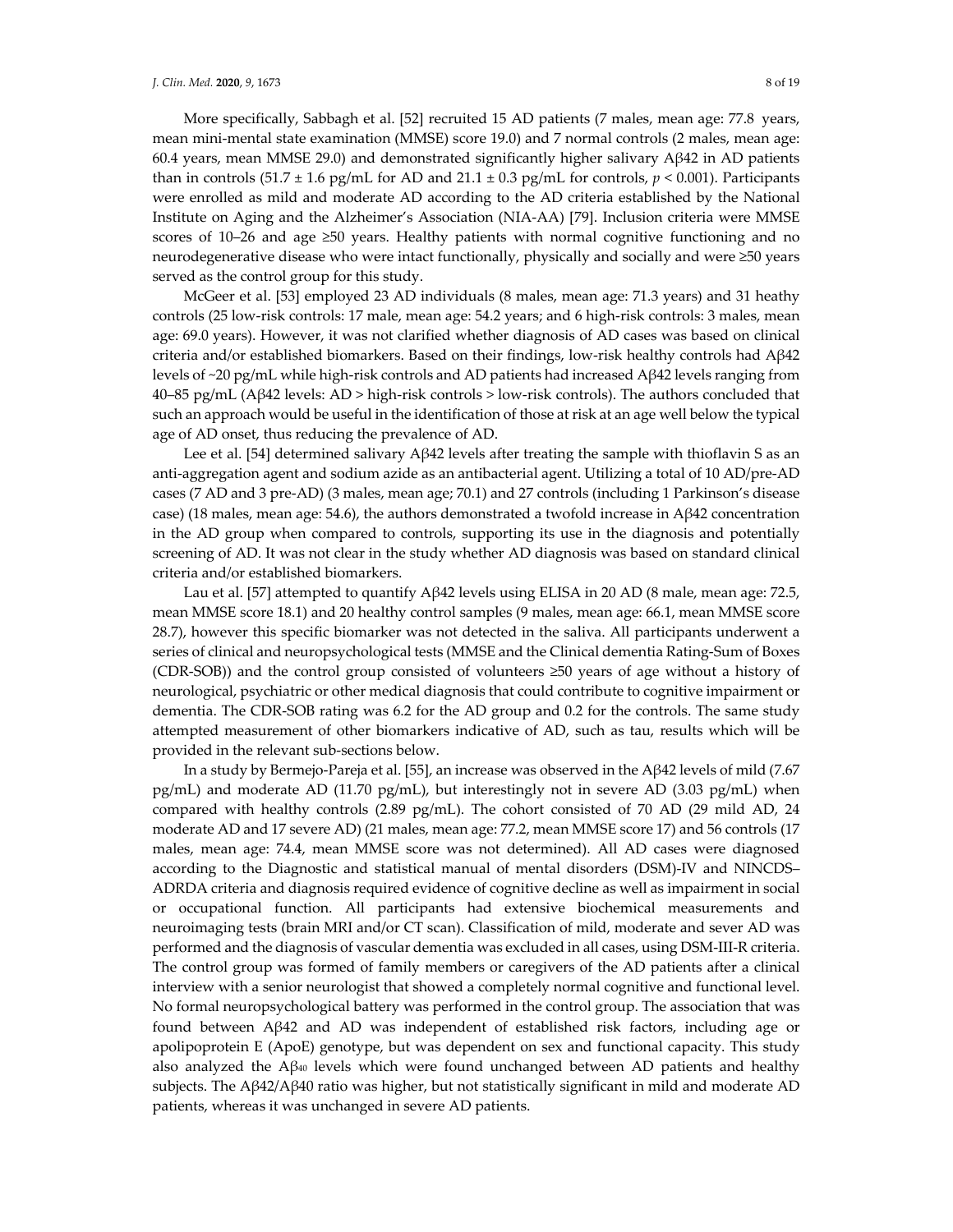Kim et al. [56] reported a statistically significant increase in the salivary Aβ42 levels, however there was no statistical significance in Aβ40. This study included 28 AD (mean MMSE: 17.3) and 17 healthy control samples (mean MMSE: 25.5) and was capable of detecting Aβ peptides at concentrations as low as  $\sim$ 20 pg/mL. AD diagnosis was performed according to the clinical mental examination and on the basis of cognitive dysfunction, interference in daily life and intellectual decline. MMSE scoring was used as an indication of the cognitive function of patients and facilitate diagnosis. The control group was composed of volunteers with no family history of AD and a normal cognitive function and intellectual ability.

Shi et al. [42] involved 21 AD patients (10 male, mean age: 68.8, mean MMSE score 19.2) and 38 healthy volunteers (19 males, mean age: 69, mean MMSE score 29.4) in their study of saliva, showing that Aβ42 was not detectable using a sensitive ELISA approach. The authors also compared the salivary tau levels between AD and controls (more details in the relevant sub-section). The clinical diagnosis of probable AD was made using the National Institute of Neurological, Communicative Disorders and Stroke–Alzheimer's disease and Related Disorders Association (NINCDS–ADRDA) criteria while all control subjects were community volunteers with a MMSE score  $\geq$ 27, paragraph recall scores >6, no history of neurological disease and no history or evidence of cognitive or functional decline.

# *2.4. Tau (T‐tau and/or P‐tau)*

We identified four studies of salivary tau biomarkers, either in combination with other markers or in isolation. None of these studies found statistically significant changes in the levels of total tau (T‐tau) or phosphorylated tau (*P‐*tau) while two studies showed consistent findings with an increased *P‐*tau/T‐tau ratio (i.e., the proportion of the phosphorylated isoform of tau).

The Lau et al. study [57], apart from Aβ42, also studied tau protein levels in 20 AD and 20 healthy control and found no significant differences in T‐tau or *P‐*tau. Details on the diagnosis of AD cases were provided in the previous section (Amyloid beta). A separate metabolite (the salivary sugar trehalose) was found, however, to distinguish between the two groups in the same study (more details in the 'Metabolites' sub‐section).

Shi et al. [42], studying 21 AD patients and 38 healthy volunteers, showed no significant change in T‐tau or *P‐*tau between the cohorts whereas the ratio *P‐*tau/T‐tau was significantly increased in the AD group. Details on the diagnosis of AD cases were provided in the previous section.

Ashton et al. [58] was the first large‐cohort study of its kind to employ the ultrasensitive single molecule array (SIMOA) to measure T-tau in saliva. The cohort consisted of 53 AD patients (23 males, mean age: 81.4) 68 individuals with mild cognitive impairment (MCI) (33 males, mean age: 79.8) and 160 healthy controls (66 males, mean age: 78.0) and final results showed no statistically significant differences across these diagnostic groups, confirming the preliminary findings of the other two studies. The diagnosis of probable AD was made according to Diagnostic and Statistical Manual for Mental Diagnosis, fourth edition and NINCDS–ADRDA criteria [80]. MCI was defined according to Petersen criteria [81]. Standardized clinical assessment included the MMSE and for global levels of severity the Clinical Dementia Rating. The AD and MCI groups also had MRI scans.

Pekeles et al. [59] utilized western blot analysis to quantify the P‐tau/T‐tau ratio of a total of 87 AD patients, 55 MCI and 167 healthy controls. For technical reasons, the analysis was carried out in two rounds, the first with 148 samples including 46 AD (24 males, mean age: 80.0), 55 MCI (23 males, mean age: 78.0) and 47 control subjects (15 males, mean age: 73.0) and the second with a total of 189 samples including 41 AD (17 males, mean age: 80.0), 44 controls (14 males, mean age: 72.0), 16 frontotemporal dementia (FTD) (11 males, mean age: 71.5), 12 neurology (i.e., Individuals with brain diseases such as stroke, epilepsy and multiple sclerosis, but normal cognitive function) (5 males, mean age: 55.0) and 76 young normal subjects (31 males, mean age: 32.0). Probable AD diagnosis was given according to the McKhann et al. criteria for dementia [79], including significant cognitive impairment and symptoms sufficient to interfere with work or daily activities, a gradual onset of symptoms, with either deficits in learning and recall or language, visuospatial or executive problems and absence of other neurological diseases causing the symptoms. Evidence of pathophysiological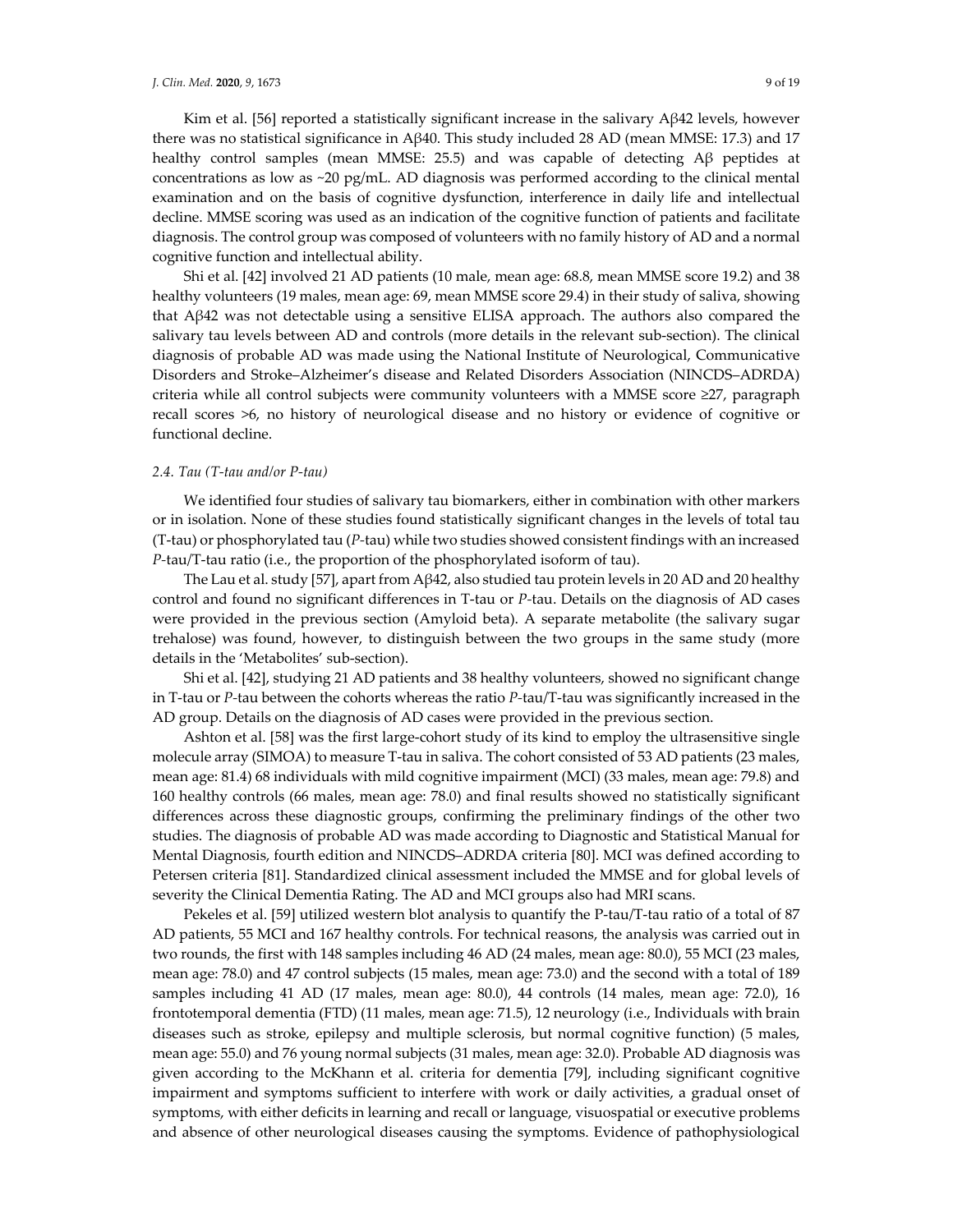processes, such as neurofibrillary tangles or amyloid plaques further increased the certainty of diagnosis. Diagnosis of MCI was made if the subject displayed subjective memory complaints, had normal activities of daily living and general cognitive function, and demonstrated objective evidence of mild memory impairment on testing. Healthy controls were volunteers aged ≥60 years and screened with the Montreal Cognitive Assessment (MoCA), which had to be ≥25. The authors demonstrated a significant elevation of *P‐*tau/T‐tau ratio, however large variations in the AD salivary levels limits the utility of the test as a clinical biomarker. Moreover, the observed elevation in saliva did not correlate with CSF tau or with brain measures, such as hippocampal volume.

#### *2.5. Lactoferrin*

Other biomarkers, apart from  $\beta$  and tau proteins, have also shown potential as diagnostic means in saliva specimens. For instance, lactoferrin, an antimicrobial peptide with a known Aβbinding ability, was found to be significantly reduced in AD patients in comparison to healthy controls [60]. Carro et al. [60] measured the salivary lactoferrin concentration in two separate studies, one being the discovery and the other being the validation study. The discovery study utilized an initial mass spectrometry approach and consisted of 80 AD individuals (31 males, mean age: 76.2), 44 MCI (19 males, mean age: 75.2), 91 healthy controls (32 males, mean age: 73.7) and 69 Parkinson's disease patients, while the validation study utilized an ELISA assay and consisted of 36 AD patients (12 males, mean age: 80.7), 15 MCI (10 males, mean age: 68.3) and 40 healthy controls (15 males, mean age: 66.8). AD diagnosis was established according to the NINCDS–ADRDA guidelines [79] while MCI according to the Petersen criteria [81]. Inclusion criteria for cognitively normal older individuals were MMSE scores of 29.0, no history or clinical signs of neurological or psychiatric disease or cognitive symptoms. Lactoferrin was positively correlated with MMSE score and Aβ42 while negatively correlated with T‐tau. It was also demonstrated that 14 out of 18 controls that were found with abnormally reduced lactoferrin levels (<7.43 μg/mL) had converted to a clinical diagnosis of MCI or AD over the course of the study (1–5 years), whereas that was not the case for subjects with normal/high levels of lactoferrin (≥7.43 μg/mL). The authors concluded that this marker may prove promising in population screening and in identifying underdiagnosed individuals with very early stages of MCI and AD.

### *2.6. Acetylcholinesterase Activity*

Three separate studies were identified to measure acetylcholinesterase activity in saliva using the Ellman colorimetric method [61–63]. Acetylcholinesterase (AchE) is an enzyme that degrades the neurotransmitter acetylcholine (Ach) and therefore limits its postsynaptic effects. Acetylcholinesterase inhibitors (AchE‐I) are the primary drug prescribed in AD patients for symptom management, which encourages an increase in and prolonged activity period for the released Ach due to the inhibition of AchE. It was previously established that AD is linked with a deficiency in the brain neurotransmitter ACh due to cholinergic neuron degradation. These same neurons synthesize and release the ACh limiting AchE and thus levels of AChE are indicative of cholinergic neuron health. Several studies have attempted to measure its activity in saliva.

Sayer et al. [61] recruited a total of 36 AD patients (22 AD responders to AchE‐I (7 males, men age: 75.0) and 14 AD nonresponders (4 males, mean age: 75.0)) and 11 healthy controls (6 males, mean age: 71.0). Subjects were diagnosed using McKhann et al. criteria [79], supplemented by information from an informed caregiver and MMSE scores. Control subjects were relatives, caregivers or friends of patients attending the clinic. None of the control subjects had evidence of any psychiatric syndrome and all controls made no errors on the MMSE. This study reported a decreased activity of salivary AchE in people with AD when compared to age-matched controls. In addition, a significant age-related decrease was found in the catalytical activity of the enzyme in a control cohort, which reflected the age‐association in cholinergic function. In addition, AchE was significantly decreased in the AchE‐I nonresponder group when compared to the responder group.

A later study by Boston et al. [62], with 15 AD patients (5 males, mean age: 83.5, mean MMSE score 20.4), 13 healthy controls (7 males, mean age: 80.8, mean MMSE score 29.1) and 13 vascular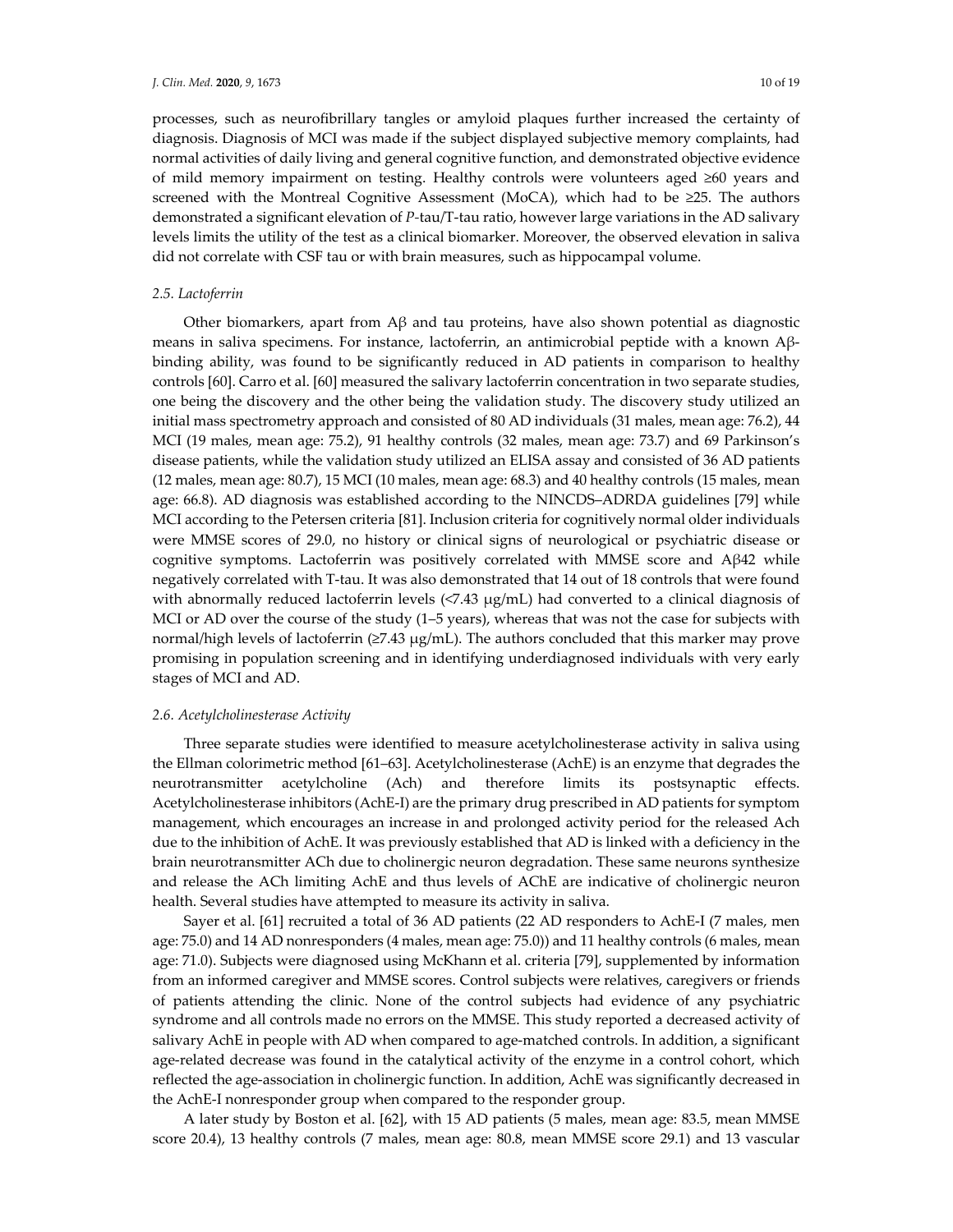dementia patients (9 males, mean age: 81.8, mean MMSE score 18.4), found a decreasing trend in the activity of AChE within the AD cohort, however the differences were not statistically significant. Diagnosis of AD was given according to NINCDS–ADRDA criteria while control subjects were individuals without dementia or significant physical illness, mainly from the relatives of the patients who entered the study.

Bakhtiari et al. [63] employed 15 AD (9 males, mean age: 78.4) and 15 healthy controls (7 males, mean age: 71.0) and showed that although there was a decreased AChE activity in AD, there was no statistically significant difference (*p* value = 0.25). AD patients were previously diagnosed and were on memantine therapy while the control group consisted of randomly selected elderly non‐demented subjects without neurological or cognitive disease.

The authors of the 2 later studies [62,63] demonstrating no change in the AChE activity hypothesized that the observed decrease in the Sayer study [61] may be due to the treatment with AChE‐I that created long term adaptive changes in the production of AchE.

#### *2.7. Oral Microbiome*

More recent studies have focused on the oral microbiome as a diagnostic means for AD [26,64], however these have included a smaller number of participants and therefore larger studies are required to replicate these initial promising findings.

As part of a larger study using mainly brain tissue samples, Dominy et al. [26] also used a limited number of matching CSF and saliva specimens in a pilot study of 10 probable AD patients with mild to moderate cognitive impairment (MMSE: 15–20, mean age: 59.6). These subjects met the criteria of MMSE scoring. Using a quantitative polymerase chain reaction (qPRC) assay, the authors quantified the load *Porphyromonas gingivalis (P. gingivalis)*, a keystone pathogen for the development of chronic periodontitis which was considered as a high‐risk factor for AD and found that 7/10 CSF and all salivary samples were positive for the presence of *P. gingivalis*. According to the authors' results, such a test for P. gingivalis may serve as a differential diagnostic marker.

Liu et al. [64] analyzed salivary samples from 39 AD (18 males, mean age: 64.3) and 39 healthy controls (21 males, mean age: 63.9). The diagnoses of probable or possible AD according to the NINCDS–ADRDA criteria [82]. Neuropsychological assessment was performed on all patients, including MMSE, neuropsychiatric inventory questionnaire (NPI), clinical dementia rating scale (CDR) and activity of daily living scale (ADL). MMSE was also conducted with healthy controls. Using 16S ribosomal RNA (rRNA) sequencing, they demonstrated significantly lower richness and diversity of microbiota in AD patients. Relative abundance of specific bacteria, such as *Moraxella*, *Leptotrichia* and *Sphaerochaeta*, was greatly increased whereas abundance of *Rothia* was significantly reduced. This study provided further support for the role of oral microbiome in AD and reported the altered composition of salivary microbiome, which may play role in the diagnosis of the disease.

# *2.8. Metabolites*

Numerous studies have employed mass spectrometry techniques to develop a panel of distinguishing metabolites [65–67] or even specific biosensor assays [57] to detect individual diagnostic AD metabolites in saliva.

In the study of Lau et al. [57], which also studied the salivary levels of Aβ42, Τ‐tau and *P‐*tau with ELISA, a more specific biosensor, namely extended gate ion-sensitive field-effect transistor (EG-ISFET), was also used to study trehalose, a sugar molecule associated with the pathophysiology of AD. Trehalose levels were increased in AD patients (*n* = 18) in comparison to healthy controls (*n* = 18), leading the authors to conclude that such this test may serve as an alternative diagnostic tool for AD.

Huan et al. [65] used a liquid chromatography–mass spectrometry (LC‐MS) technique to investigate potential metabolites that could serve as diagnostic AD biomarkers in saliva. The total sample number ( $n = 109$ ) was divided into a discovery phase study ( $n = 82$ ) and a validation phase study ( $n = 27$ ). The discovery phase study included 22 AD (6 males, mean age: 77.1), 25 MCI (10 males, mean age: 70.4) and 35 healthy controls (13 males, mean age: 69.9), whereas the validation phase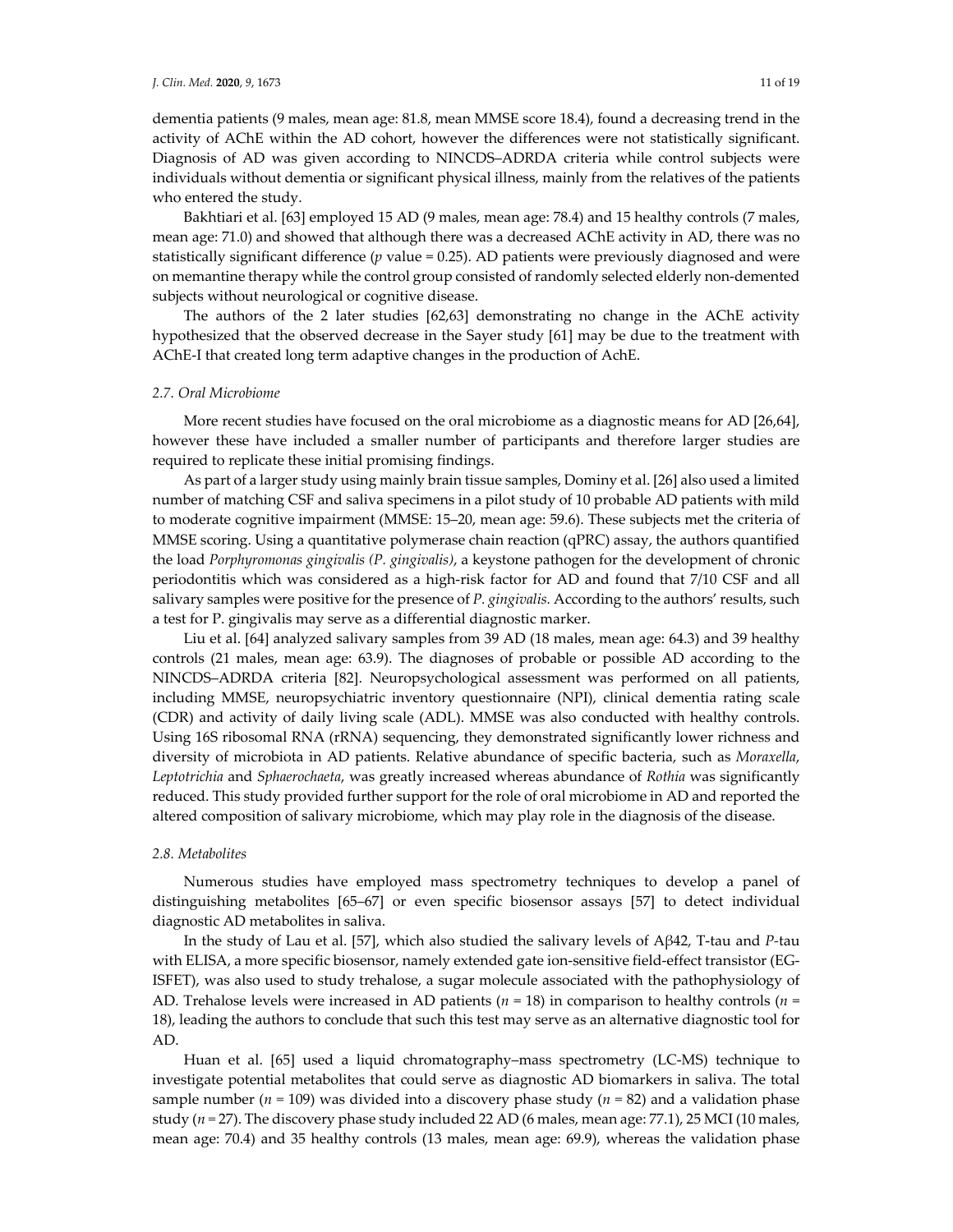study included 7 AD (2 males, mean age: 70.1), 10 MCI (5 males, mean age: 71.5) and 10 controls (5 males, mean age: 71.4). Patients were required to have a diagnosis of AD based on DSM‐IV criteria for dementia of the Alzheimer Type. Clinical assessments were performed as part of routine clinical evaluation, which included caregiver report of cognitive decline and impaired functional status, mental status evaluation of the patient (including the MMSE and Montreal Cognitive Assessment) and a physical and neurological examination. All patients had a medication review and had routine laboratory assessment for causes of dementia, including blood work and brain imaging according to Canadian Consensus Guidelines. For the MCI and control groups, an extensive and fully objective (non-clinical) classification was performed. After determining the top discriminating biomarkers, multi-metabolite panels distinguished AD from controls and MCI individuals with high diagnostic accuracies, achieving sensitivity ranging from 71%–100% and a specificity of 80%–100%. Saliva was characterized as a promising biofluid for both unbiased and targeted AD biomarker discovery.

Liang et al. [66] also used metabolomics to detect salivary biomarkers for early diagnosis of AD. This was one of the largest cohort studies with 256 AD samples (124 males, mean age: 78.6) and 218 age‐matched healthy controls (102 males, mean age: 77.9). Diagnosis of AD was based on the NINCDS–ADRDA criteria whereas controls did not have any neurologic or cognitive disease. A number of different metabolites (sphinganine‐1‐phosphate, ornithine, phenyllactic acid, inosine, 3‐ dehydrocarnitine and hypoxanthine) were studied as discriminatory for AD with sphinganine‐1‐ phosphate being able to achieve 99% sensitivity and 98% specificity.

Yilmaz et al. [67] used proton nuclear magnetic resonance (NMR) spectroscopy to study 9 AD (3 males, mean age: 85.0), 8 MCI (3 males, mean age: 83.0) and 12 healthy controls (4 males, mean age: 82.0). Similar to other metabolomics studies a panel of biomarkers was utilized to distinguish between the different cohorts with 91% sensitivity and 84% specificity.

#### *2.9. Oxidative Stress Markers*

Oxidative stress has been documented in tissues and biofluids of AD and MCI individuals. Su et al. [68] quantified protein carbonyl levels, a marker of oxidative stress, by ELISA in saliva samples of AD patients and found no significant difference between AD (*n =* 15) (10 males, mean age: 82.4) and MCI ( $n = 21$ ) (10 males, mean age: 81.1) from controls ( $n = 30$ ) (13 males, mean age: 69.2), however they reported a diurnal alteration in carbonyl levels. All AD subjects met the NINCDS–ADRDA criteria for probable AD. MCI individuals exhibited cognitive decline (usually memory) of at least 6 months duration that did not meet dementia criteria and scores of 0.5 on the Clinical dementia Rating scale. All subjects had the MMSE test. Controls had no memory complaints and scored  $\geq$  on the MMSE.

Choromanska et al. [69] studied 80 individuals with different subtypes of dementia (24 AD (10 males, mean age: 77.9, mean MMSE score 13.1), 30 vascular dementia, 26 mixed dementia) and 80 healthy controls (25 males, mean age 80.1, mean MMSE score 27.4). The criteria for inclusion in the study group covered: cognitive impairment with undisturbed consciousness seen in the clinical picture and confirmed by the MMSE indicating a moderate dementia (score between 11 and 18 points on a 30‐point scale), at least 6 months of positive history of cognitive impairment and no history of psychoactive substance abuse. Moreover, head CT scans of the patients excluded other diseases. The control group included people with MMSE >23 and normal results of complete blood count and biochemical blood tests. It was shown that in dementia patients the concentration of major salivary antioxidants changes and the level of oxidative damage to DNA, proteins and lipids is increased compared to healthy controls. Non‐stimulated and stimulated salivary secretions were shown to be significantly reduced in dementia patients. The study's overall conclusion was that dementia was associated with disturbed salivary redox homeostasis and impaired secretory function of the salivary glands.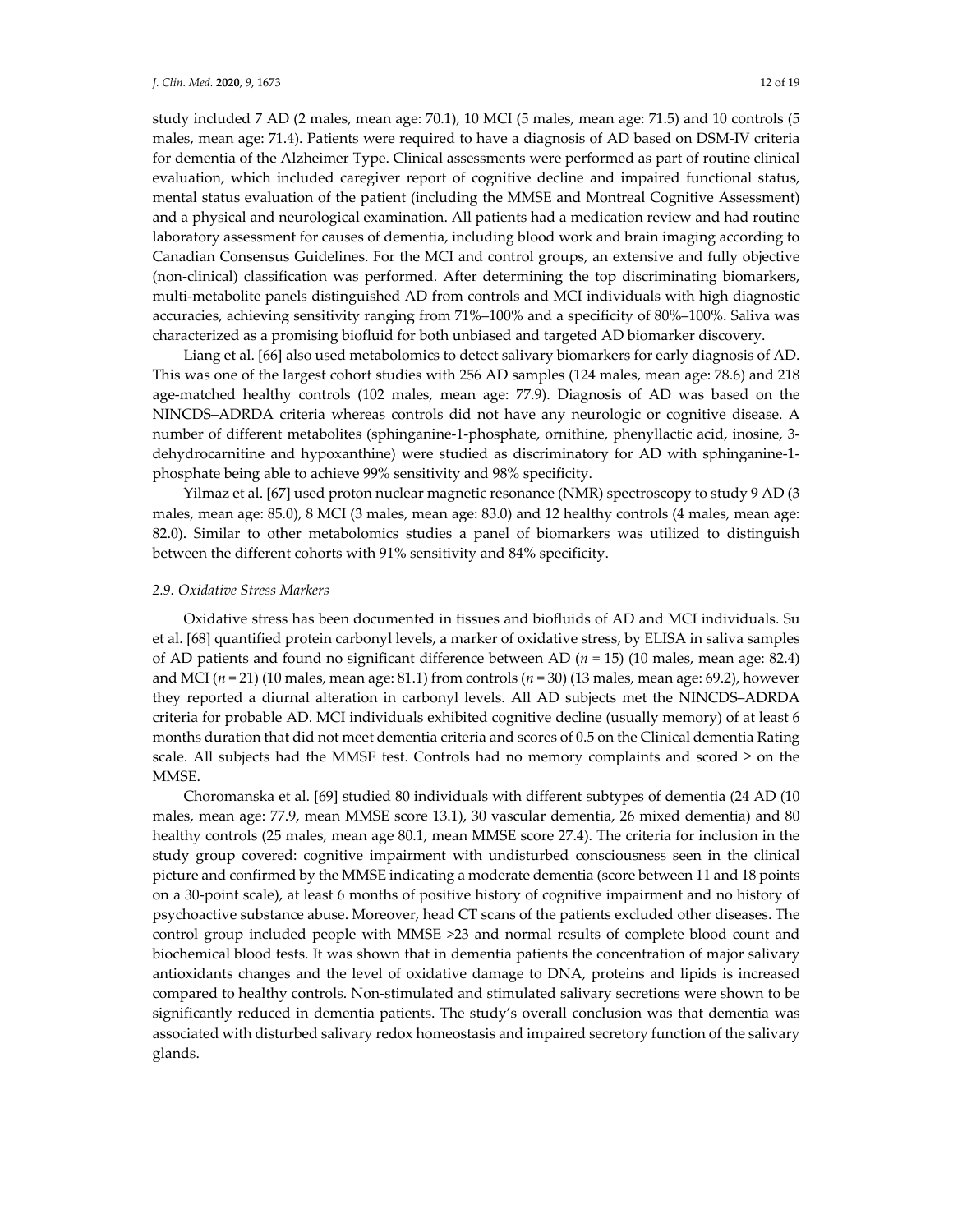### **3. Buccal Cells**

## *3.1. Buccal Cells: General Considerations*

Oral mucosa cytology samples can provide an almost non‐invasive and relatively inexpensive alternative for AD diagnosis. Numerous studies have focused on the study of buccal cells as biomarkers in different neurological disorders since these cells (similarly to skin and brain cells) are derived from ectodermal tissue [30] and therefore are thought to be embryologically related to the central nervous system and share common AD‐specific characteristics [83]. We would expect buccal cells to be advantageous in comparison to saliva specimens due to the increased cellular content [30]. Nevertheless, only a few studies were identified in the literature to study oral mucosal epithelial cells for AD diagnosis; herein, we present 9 of these studies (Table 2).

#### *3.2. Buccal Cells: Specific Studies on AD*

A study by Ozlece et al. [70] utilized microscopic analysis of oral mucosa to perform cytological and cytometric analysis. The included cohort consisted of 29 AD patients (16 males, mean age: 78.9), 30 patients with Parkinson's disease and 30 healthy individuals (15 males, mean age: 79.5). AD diagnosis was given according to the NINCDS–ADRDA criteria. The MMSE and Clinical dementia Scale were used to assess AD patients. The authors evaluated the nuclear and cytoplasmic volumes of buccal cells derived from the different groups and did not find significant differences.

Mathur et al. [71] utilized three‐dimensional imaging of telomeres to differentiate 41 AD patients (19 males, mean age: 75.8) from 41 healthy volunteers (19 males, mean age: 74.3). The NINCDS– ADRDA criteria were used for AD diagnosis. AD patients were categorized in mild, moderate or severe AD based on their regular clinic visits and their scores on the MoCA and the MMSE. The control group consisted of age‐ and gender‐matched cognitively normal caregivers. All AD patients, from mild to severe cases, had significantly different telomere profiles. An increase in telomer number and aggregation as well as a decrease in the telomere length were shown to differentiate the different stages of the disease (from normal to severe AD).

Two different studies by Francois et al. [72,73] utilized automated laser‐scanning cytometry as the experimental approach to analyze buccal cells and identify altered parameters in AD patients. The earlier study [72] recruited 13 AD (2 males, mean age: 77.7), 13 MCI (2 males, mean age: 75.3) and 26 healthy (4 males, mean age: 76.1) controls and showed increased DNA content and increased abnormal shape in MCI and AD when compared to controls, as well as a decrease of neural lipid content in MCI. Diagnosis of both MCI and AD was according to the criteria outlined by the NINCDS–ADRDA while controls were not clinically diagnosed with MCI or AD. The subsequent study by the same group [73] attempted to simultaneously measure cell types, nuclear DNA content and aneuploidy, neutral lipid content, putative Tau and  $\mathbf{A}\beta$  in buccal cells, some of which showed some contradictory results with their earlier study. In this latter study, 20 AD, 20 MCI and 20 healthy controls were included, with results showing no change in the DNA content, aneuploidy, neutral lipids and Tau, whereas a significant decrease in Tau in basal and karyolytic cells when compared to differentiated buccal cells. A $\beta$  was found significantly higher in the AD group when compared to controls.

Thomas et al. conducted numerous studies towards the development of AD biomarkers [74–76]. A buccal cytome assay was used in one of these studies [74] to measure ratios of buccal cell populations and micronuclei in 54 AD patients (16 males, mean age: 76.9) compared to 26 age- and gender‐matched controls (11 males, mean age: 68.7). Diagnosis was based on the NINCDS–ADRDA criteria. Frequencies of basal cells ( $p < 0.0001$ ), condensed chromatin cells ( $p < 0.0001$ ) and karyorrhectic cells ( $p < 0.0001$ ) were found to be significantly lower in AD. The study's authors concluded that buccal cytome biomarkers may be associated with AD, but also urged for larger studies to replicate these pilot results. A second study from the same group [75], measured the incidence of chromosome 17 and 21 aneuploidy, which have been suggested to contribute to the etiology of AD. Including 54 AD patient and 56 healthy controls, they reported a 1.5‐fold increase in trisomy 21 and a 1.2-fold increase in trisomy 17 in buccal cells derived from AD. However, when they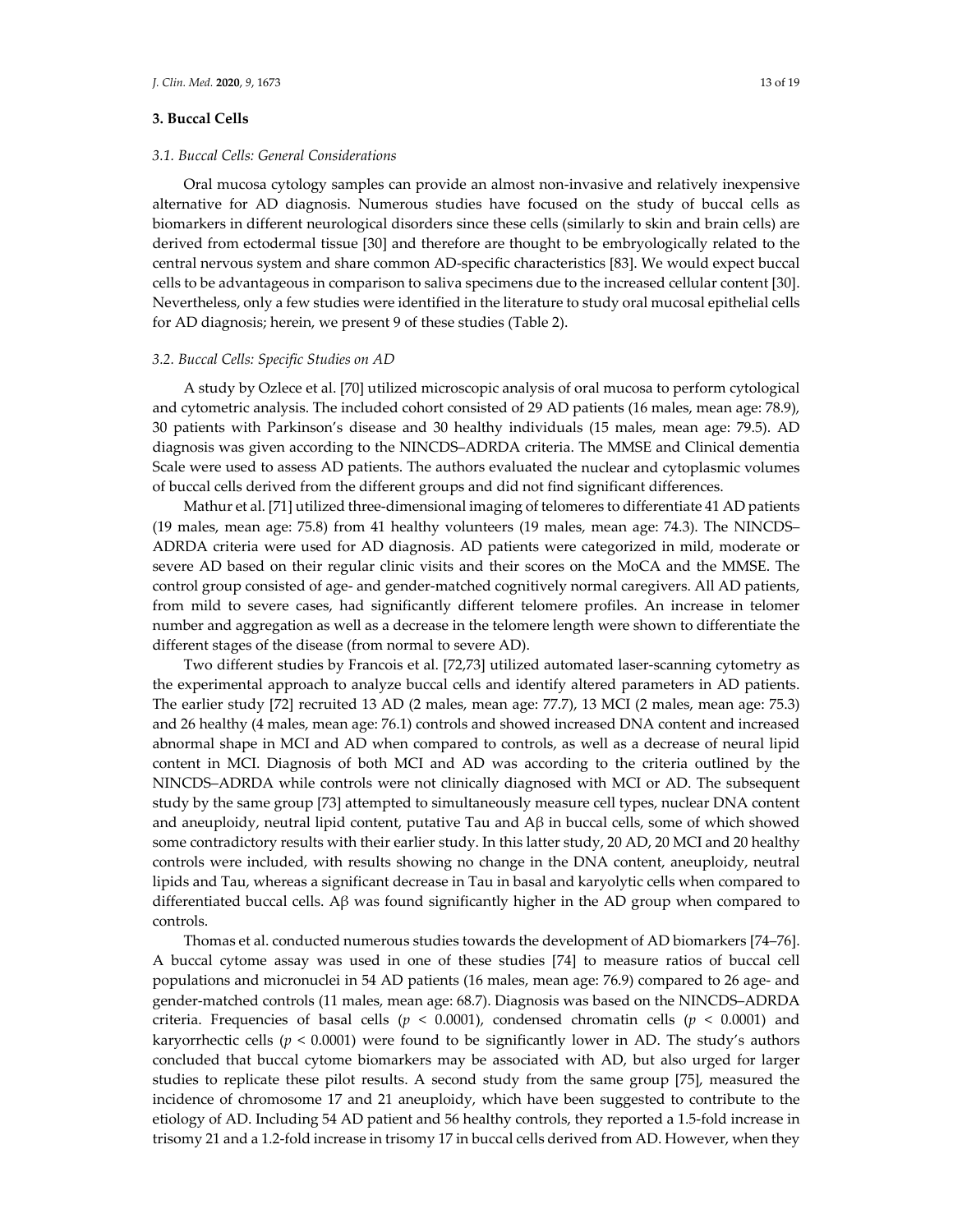compared aneuploidy rates in the nuclei of hippocampus brain cells, they found no significant differences between the groups, leading to the suggestion that aneuploidy events may be influenced by genetic factors that may predispose to AD, but they are unlikely to be a primary cause of AD brain pathology. Another study from Thomas et al. [76] studied telomere length, which has been associated with aging and degeneration, using a real‐time PCR method in 54 AD and 56 controls. They observed a significantly lower telomere length in white blood cells and buccal cells in AD, however telomere length was significantly higher in hippocampus cells of AD, suggesting important differences in telomere maintenance depending on the sample type.

Hattori et al. [77] used oral epithelial cells exfoliated from 34 AD (11 males, mean age: 74.8), 29 vascular dementia and 67 healthy controls (29 males, mean age: 57.2) as well as CSF samples. All patients fit the diagnosis of probable AD based on the NINCDS–ADRDA criteria. The healthy control group was age‐matched and showed no neurological symptoms, signs or dementia. Using western blot and ELISA they determined the Tau protein levels, which showed a significant positive correlation with levels in the CSF. Patients with AD had significantly higher levels of Tau than the patients with vascular dementia and the controls. AD patients with a younger age at onset showed a higher level of Tau than patients with later age at onset.

Finally, Garcia et al. [78] used super-resolution microscopy to study the structure of DNA in buccal cells. Quantitation of the super‐resolution DNA structure in 37 AD patients and 37 controls, revealed that the structure of individuals with AD significantly differed from controls with an overall increase in the measured DNA‐free/poor spaces, which represents a significant increase in the interchromatin compartment. AD diagnosis was made according to NINCDS–ADRDA criteria and patients were classed as mild, moderate or severe AD based on their regular visits and their scores on the MoCA and the MMSE.

#### **4. Conclusions**

With a few exceptions, most studies utilizing oral samples, either saliva or buccal cells, for AD diagnosis, screening or disease monitoring have been performed in small-numbered cohorts, which can be explained by the fact that this is a new, underexplored field. Low‐powered studies and the emergence of contradictory results between different publications and research groups, render it difficult to come to a definitive conclusion on whether salivary markers can accurately detect AD. Currently statistically insignificant studies may reach statistical significance, and vice versa, in future larger‐cohort studies. It should also be emphasized that the various studies have utilized different diagnostic criteria, based on clinical diagnosis alone or confirmation with molecular and imaging biomarkers. The cohorts with a standard clinical diagnosis run the risk of including other subtypes of dementia, which may confound the results.

This review has reported extensively on studies that have used different experimental approaches, ranging from molecular assays to metabolomics and cytological assessment, as well as different biomarkers, ranging from Aβ and tau proteins to oral microbiome, toward AD investigation. Studies were included irrespective of their results, demonstrating promising or notpromising biomarkers and their final outcomes were fully described. Both advantages and disadvantages of salivary specimens were discussed.

Further large-cohort studies are necessary to determine the use of these non-invasive oral samples as a research and/or clinical tool for AD. There is need forindependent studies from different research groups to validate results and allow standardization of saliva collection, processing and storage.

Taking into consideration the plethora of different markers that have been so far suggested as promising screening/diagnostic markers for AD, it is obvious that there are many causes with one endpoint. It is therefore expected that a multiple panel marker approach will reveal more information rather than individual biomolecules. Such an approach could be used as a "first-line" screening tool to identify individuals who may need further referral for imaging or CSF testing.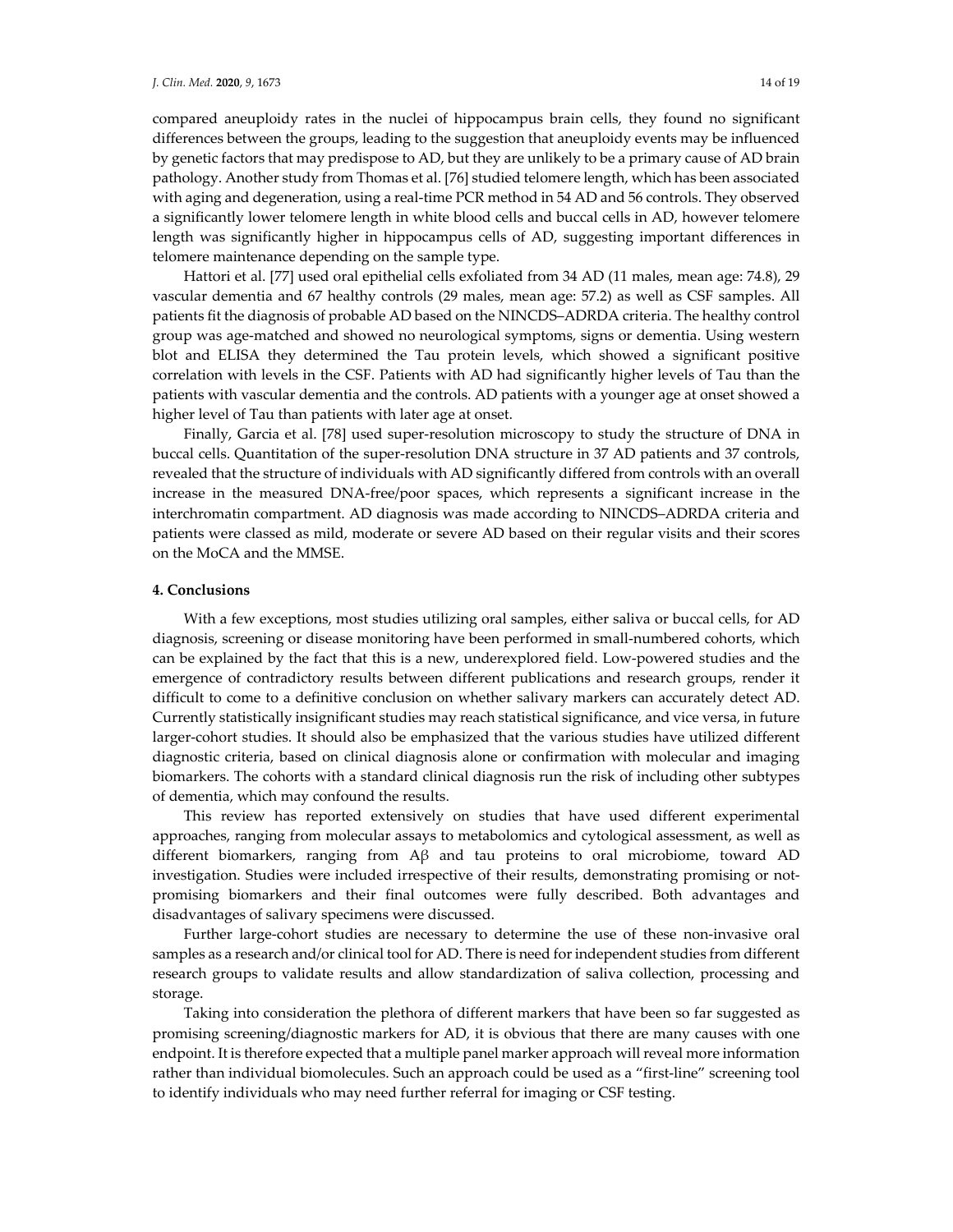**Author Contributions:** M.P. conducted literature search, wrote and finalised the manuscript. D.A., S.K., F.L.M. and S.C. reviewed the manuscript provided constructive feedback. All authors have read and agreed to the published version of the manuscript.

**Funding:** This review received no external funding.

**Conflicts of Interest:** The authors have no conflict of interest to disclose.

# **References**

- 1. Martin, P.; Anders, W.; Maëlenn, G.; Gemma‐Claire, A.; Yu‐Tzu, W.; Matthew, P. *World Alzheimer Report 2015: The Global Impact of Dementia: An Analysis of Prevalence, Incidence, Cost and Trends*; Alzheimer's Disease International: London, UK, 2015,
- 2. Tondelli, M.; Wilcock, G.K.; Nichelli, P.; De Jager, C.A.; Jenkinson, M.; Zamboni, G. Structural MRI changes detectable up to ten years before clinical Alzheimer's disease. *Neurobiol. Aging* **2012**, *33*, e825–e836.
- 3. Aisen, P.S.; Cummings, J.; Jack, C.R.; Morris, J.C.; Sperling, R.; Frölich, L.; Jones, R.W.; Dowsett, S.A.; Matthews, B.R.; Raskin, J. On the path to 2025: Understanding the Alzheimer's disease continuum. *Alzheimerʹs Res. Therapy* **2017**, *9*, 60.
- 4. Jack, C.R. Jr.; Lowe, V.J.; Weigand, S.D.; Wiste, H.J.; Senjem, M.L.; Knopman, D.S.; Shiung, M.M.; Gunter, J.L.; Boeve, B.F.; Kemp, B.J. Serial PIB and MRI in normal, mild cognitive impairment and Alzheimer's disease: Implications for sequence of pathological events in Alzheimer's disease. *Brain* **2009**, *132*, 1355–1365.
- 5. Frisoni, G.B.; Fox, N.C.; Jack, C.R.; Scheltens, P.; Thompson, P.M. The clinical use of structural MRI in Alzheimer disease. *Nat. Rev. Neurol.* **2010**, *6*, 67–77, doi:10.1038/nrneurol.2009.215.
- 6. Lashley, T.; Schott, J.M.; Weston, P.; Murray, C.E.; Wellington, H.; Keshavan, A.; Foti, S.C.; Foiani, M.; Toombs, J.; Rohrer, J.D. Molecular biomarkers of Alzheimer's disease: Progress and prospects. *Dis. Model. Mech.* **2018**, *11*, dmm031781.
- 7. Chen, G.‐F.; Xu, T.‐H.; Yan, Y.; Zhou, Y.‐R.; Jiang, Y.; Melcher, K.; Xu, H.E. Amyloid beta: Structure, biology and structure‐based therapeutic development. *Acta Pharmacol. Sin.* **2017**, *38*, 1205–1235.
- 8. Hampel, H.; Blennow, K.; Shaw, L.M.; Hoessler, Y.C.; Zetterberg, H.; Trojanowski, J.Q. Total and phosphorylated tau protein as biological markers of Alzheimer's disease. *Exp. Gerontol.* **2010**, *45*, 30–40, doi:10.1016/j.exger.2009.10.010.
- 9. Olsson, B.; Lautner, R.; Andreasson, U.; Öhrfelt, A.; Portelius, E.; Bjerke, M.; Hölttä, M.; Rosén, C.; Olsson, C.; Strobel, G. CSF and blood biomarkers for the diagnosis of Alzheimer's disease: A systematic review and meta‐analysis. *Lancet Neurol.* **2016**, *15*, 673–684.
- 10. Zetterberg, H. Blood‐based biomarkers for Alzheimer's disease—An update. *J. Neurosci. Methods* **2019**, *319*, 2–6.
- 11. Zetterberg, H.; Burnham, S.C. Blood‐based molecular biomarkers for Alzheimer's disease. *Mol. Brain* **2019**, *12*, 26.
- 12. Paraskevaidi, M.; Morais, C.L.; Lima, K.M.; Snowden, J.S.; Saxon, J.A.; Richardson, A.M.; Jones, M.; Mann, D.M.; Allsop, D.; Martin‐Hirsch, P.L. Differential diagnosis of Alzheimer's disease using spectrochemical analysis of blood. *Proc. Natl. Acad. Sci.* **2017**, *114*, E7929–E7938.
- 13. Baird, A.L.; Westwood, S.; Lovestone, S. Blood‐based proteomic biomarkers of Alzheimer's disease pathology. *Front. Neurol.* **2015**, *6*, 236.
- 14. Nakamura, A.; Kaneko, N.; Villemagne, V.L.; Kato, T.; Doecke, J.; Doré, V.; Fowler, C.; Li, Q.‐X.; Martins, R.; Rowe, C. High performance plasma amyloid‐β biomarkers for Alzheimer's disease. *Nature* **2018**, *554*, 249.
- 15. Rosén, C.; Hansson, O.; Blennow, K.; Zetterberg, H. Fluid biomarkers in Alzheimer's disease current concepts. *Mol. Neurodegener.* **2013**, *8*, 20, doi:10.1186/1750‐1326‐8‐20.
- 16. Rye, P.; Booij, B.B.; Grave, G.; Lindahl, T.; Kristiansen, L.; Andersen, H.‐M.; Horndalsveen, P.O.; Nygaard, H.A.; Naik, M.; Hoprekstad, D. A novel blood test for the early detection of Alzheimer's disease. *J. Alzheimerʹs Dis.* **2011**, *23*, 121–129.
- 17. Preische, O.; Schultz, S.A.; Apel, A.; Kuhle, J.; Kaeser, S.A.; Barro, C.; Gräber, S.; Kuder‐Buletta, E.; LaFougere, C.; Laske, C.; et al. Serum neurofilament dynamics predicts neurodegeneration and clinical progression in presymptomatic Alzheimer's disease. *Nat. Med.* **2019**, *25*, 277–283, doi:10.1038/s41591‐018‐ 0304‐3.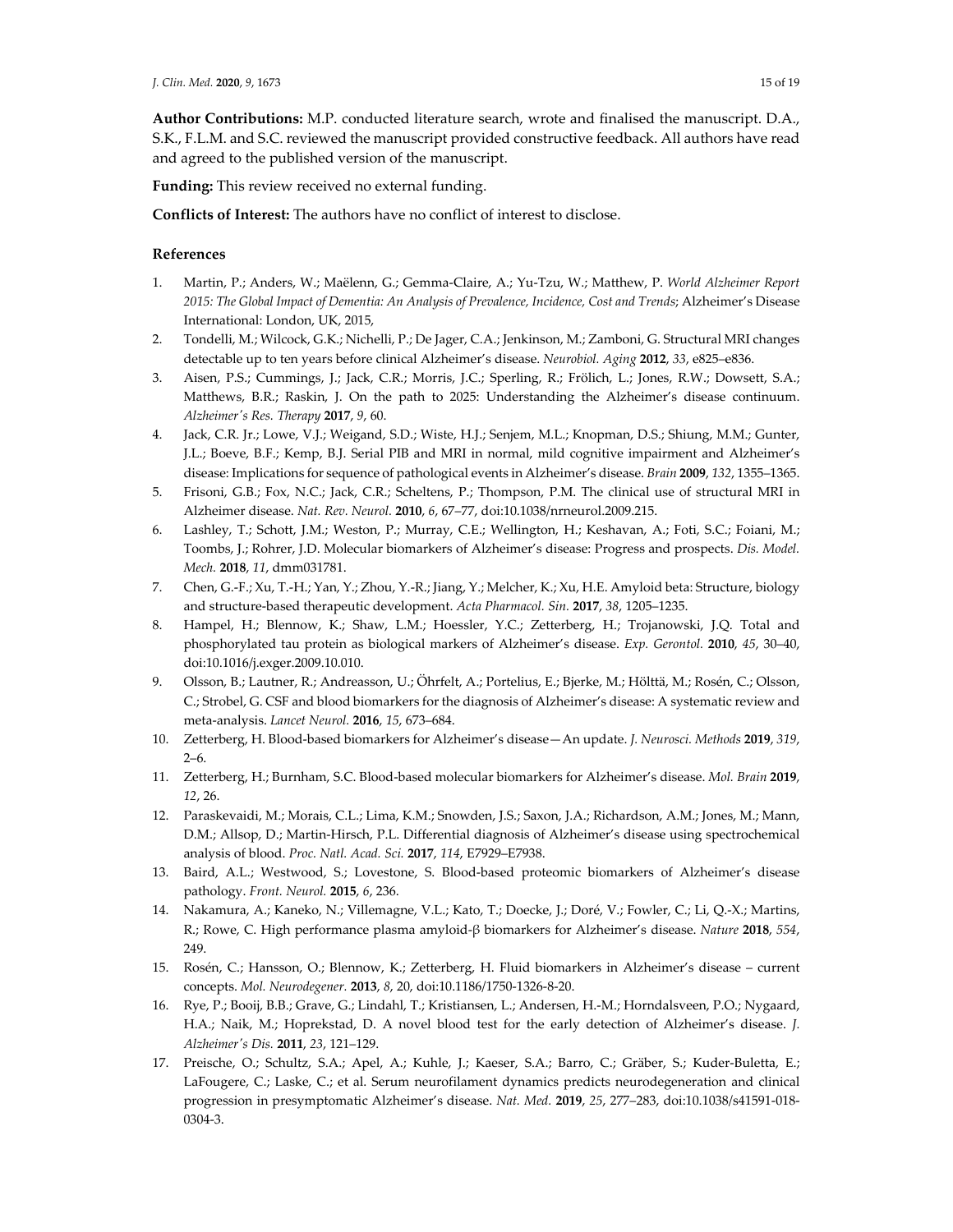- 18. Sevigny, J.; Chiao, P.; Bussière, T.; Weinreb, P.H.; Williams, L.; Maier, M.; Dunstan, R.; Salloway, S.; Chen, T.; Ling, Y. The antibody aducanumab reduces Aβ plaques in Alzheimer's disease. *Nature* **2016**, *537*, 50–56.
- 19. The Need for Early Detection and Treatment in Alzheimer's Disease. *EBioMedicine* **2016**, *9*, 1–2, doi:10.1016/j.ebiom.2016.07.001.
- 20. Sperling, R.A.; Aisen, P.S.; Beckett, L.A.; Bennett, D.A.; Craft, S.; Fagan, A.M.; Iwatsubo, T.; Jack, C.R.; Kaye, J.; Montine, T.J. Toward defining the preclinical stages of Alzheimer's disease: Recommendations from the national institute on aging‐Alzheimer's association workgroups on diagnostic guidelines for Alzheimer's disease. *Alzheimers Dement* **2011**, *7*, doi:10.1016/j.jalz.2011.03.003.
- 21. Sperling, R.A.; Jack, C.R., Jr.; Aisen, P.S. Testing the right target and right drug at the right stage. *Sci. Transl. Med.* **2011**, *3*, 111cm133, doi:10.1126/scitranslmed.3002609.
- 22. A Study to Confirm Safety and Efficacy of BAN2401 in Participants with Early Alzheimerʹs Disease (Clarity AD). Available online: https://clinicaltrials.gov/ct2/show/study/NCT03887455 (accessed on 28 May 2020).
- 23. A Study to Evaluate Safety and Tolerability of Aducanumab in Participants with Alzheimer's Disease Who Had Previously Participated in the Aducanumab Studies 221AD103, 221AD301, 221AD302 and 221AD205. Available online: https://clinicaltrials.gov/ct2/show/NCT04241068 (accessed on 28 May 2020).
- 24. Andreasen, N.; Sjögren, M.; Blennow, K. CSF markers for Alzheimer's disease: Total tau, phospho‐tau and Aβ42. *World J. Biol. Psychiatry* **2003**, *4*, 147–155.
- 25. Zetterberg, H. Applying fluid biomarkers to Alzheimer's disease. *Am. J. Physiol. Cell Physiol.* **2017**, *313*, C3–  $C10$ .
- 26. Dominy, S.S.; Lynch, C.; Ermini, F.; Benedyk, M.; Marczyk, A.; Konradi, A.; Nguyen, M.; Haditsch, U.; Raha, D.; Griffin, C. Porphyromonas gingivalis in Alzheimer's disease brains: Evidence for disease causation and treatment with small‐molecule inhibitors. *Sci. Adv.* **2019**, *5*, eaau3333.
- 27. Poole, S.; Singhrao, S.K.; Kesavalu, L.; Curtis, M.A.; Crean, S. Determining the presence of periodontopathic virulence factors in short‐term postmortem Alzheimer's disease brain tissue. *J. Alzheimerʹs Dis.* **2013**, *36*, 665–677.
- 28. Harding, A.; Gonder, U.; Robinson, S.J.; Crean, S.; Singhrao, S.K. Exploring the association between Alzheimer's disease, oral health, microbial endocrinology and nutrition. *Front. Aging Neurosci.* **2017**, *9*, 398.
- 29. Wang, W.‐Y.; Tan, M.‐S.; Yu, J.‐T.; Tan, L. Role of pro‐inflammatory cytokines released from microglia in Alzheimer's disease. *Ann. Transl. Med.* **2015**, *3*, 136–136, doi:10.3978/j.issn.2305‐5839.2015.03.49.
- 30. Theda, C.; Hwang, S.H.; Czajko, A.; Loke, Y.J.; Leong, P.; Craig, J.M. Quantitation of the cellular content of saliva and buccal swab samples. *Sci. Rep.* **2018**, *8*, 1–8.
- 31. Kaufman, E.; Lamster, I.B. Analysis of saliva for periodontal diagnosis: A review. *J. Clin. Periodontol.* **2000**, *27*, 453–465.
- 32. Spielmann, N.; Wong, D.T. Saliva: Diagnostics and therapeutic perspectives. *Oral diseases* **2011**, *17*, 345–354.
- 33. Rathnayake, N.; Åkerman, S.; Klinge, B.; Lundegren, N.; Jansson, H.; Tryselius, Y.; Sorsa, T.; Gustafsson, A. Salivary Biomarkers for Detection of Systemic Diseases. *PLoS ONE* **2013**, *8*, e61356, doi:10.1371/journal.pone.0061356.
- 34. Lee, J.M.; Garon, E.; Wong, D.T. Salivary diagnostics. *Orthod. Craniofac. Res.* **2009**, *12*, 206–211, doi:10.1111/j.1601‐6343.2009.01454.x.
- 35. Jou, Y.‐J.; Lin, C.‐D.; Lai, C.‐H.; Chen, C.‐H.; Kao, J.‐Y.; Chen, S.‐Y.; Tsai, M.‐H.; Huang, S.‐H.; Lin, C.‐W. Proteomic identification of salivary transferrin as a biomarker for early detection of oral cancer. *Anal. Chim. Acta* **2010**, *681*, 41–48.
- 36. Zhang, L.; Farrell, J.J.; Zhou, H.; Elashoff, D.; Akin, D.; Park, N.H.; Chia, D.; Wong, D.T. Salivary transcriptomic biomarkers for detection of resectable pancreatic cancer. *Gastroenterology* **2010**, *138*, 949–957. e947.
- 37. Zhang, L.; Xiao, H.; Karlan, S.; Zhou, H.; Gross, J.; Elashoff, D.; Akin, D.; Yan, X.; Chia, D.; Karlan, B. Discovery and preclinical validation of salivary transcriptomic and proteomic biomarkers for the non‐ invasive detection of breast cancer. *PLoS ONE* **2010**, *5*, e15573.
- 38. Nittayananta, W.; Kemapunmanus, M.; Amornthatree, K.; Talungchit, S.; Sriplung, H. Oral human β‐ defensin 2 in HIV‐infected subjects with long‐term use of antiretroviral therapy. *J. Oral Pathol. Med.* **2013**, *42*, 53–60, doi:10.1111/j.1600‐0714.2012.01183.x.
- 39. Said, H.S.; Suda, W.; Nakagome, S.; Chinen, H.; Oshima, K.; Kim, S.; Kimura, R.; Iraha, A.; Ishida, H.; Fujita, J. Dysbiosis of salivary microbiota in inflammatory bowel disease and its association with oral immunological biomarkers. *DNA Res.* **2014**, *21*, 15–25.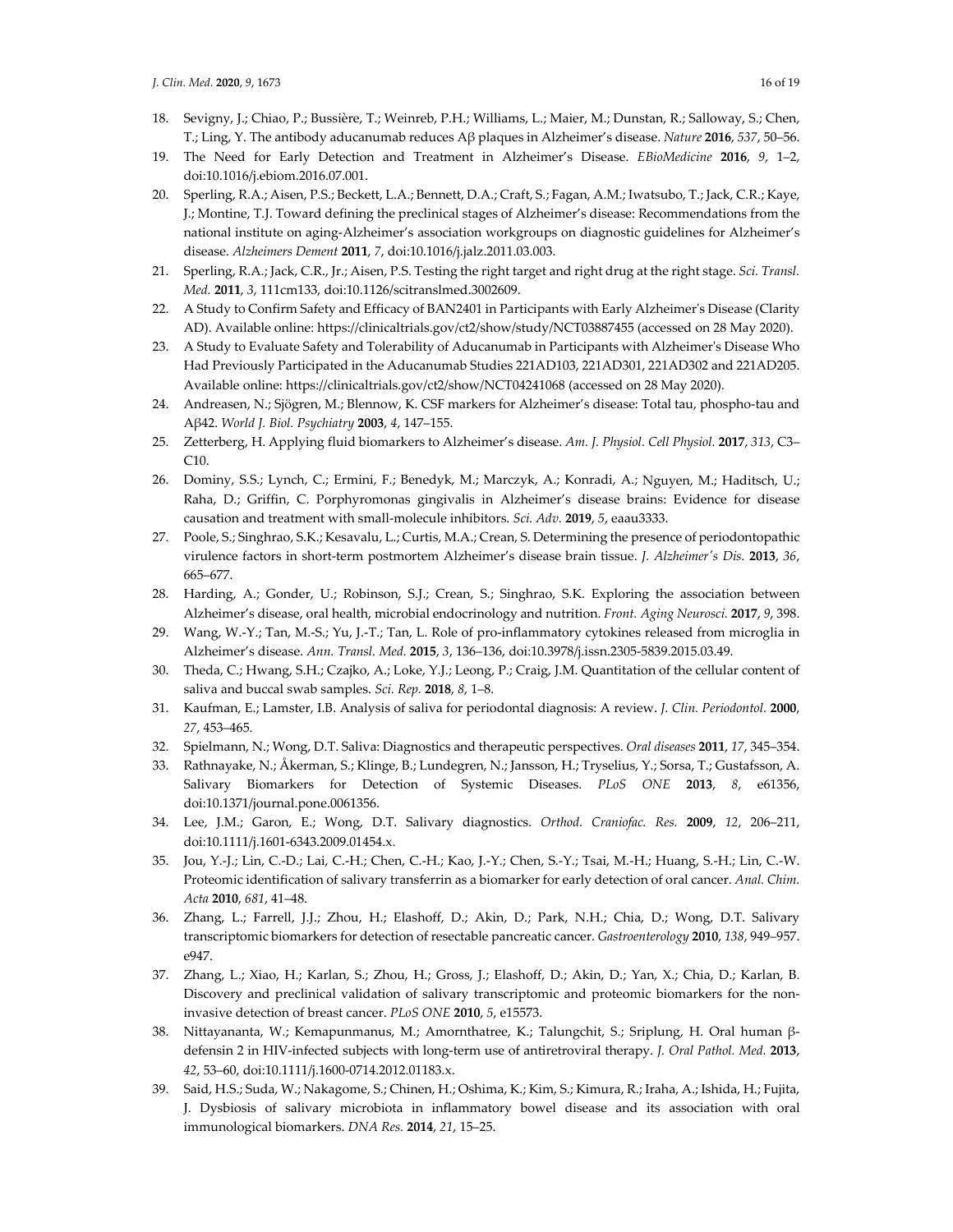- 40. Rao, P.V.; Reddy, A.P.; Lu, X.; Dasari, S.; Krishnaprasad, A.; Biggs, E.; Roberts Jr, C.T.; Nagalla, S.R. Proteomic identification of salivary biomarkers of type‐2 diabetes. *J. Proteome Res.* **2009**, *8*, 239–245.
- 41. Border, M.B.; Schwartz, S.; Carlson, J.; Dibble, C.F.; Kohltfarber, H.; Offenbacher, S.; Buse, J.B.; Bencharit, S. Exploring salivary proteomes in edentulous patients with type 2 diabetes. *Mol. Biosyst.* **2012**, *8*, 1304– 1310.
- 42. Shi, M.; Sui, Y.‐T.; Peskind, E.R.; Li, G.; Hwang, H.; Devic, I.; Ginghina, C.; Edgar, J.S.; Pan, C.; Goodlett, D.R. Salivary tau species are potential biomarkers of Alzheimer's disease. *J. Alzheimerʹs Dis.* **2011**, *27*, 299– 305.
- 43. Devic, I.; Hwang, H.; Edgar, J.S.; Izutsu, K.; Presland, R.; Pan, C.; Goodlett, D.R.; Wang, Y.; Armaly, J.; Tumas, V. Salivary α‐synuclein and DJ‐1: Potential biomarkers for Parkinson's disease. *Brain* **2011**, *134*, e178–e178.
- 44. Manconi, B.; Liori, B.; Cabras, T.; Vincenzoni, F.; Iavarone, F.; Lorefice, L.; Cocco, E.; Castagnola, M.; Messana, I.; Olianas, A. Top‐down proteomic profiling of human saliva in multiple sclerosis patients. *J. Proteom.* **2018**, *187*, 212–222, doi:10.1016/j.jprot.2018.07.019.
- 45. Kaufman, E.; Lamster, I.B. The diagnostic applications of saliva—A review. *Crit. Rev. Oral Biol. Med.* **2002**, *13*, 197–212.
- 46. Hampel, H.; O'Bryant, S.E.; Molinuevo, J.L.; Zetterberg, H.; Masters, C.L.; Lista, S.; Kiddle, S.J.; Batrla, R.; Blennow, K. Blood‐based biomarkers for Alzheimer disease: Mapping the road to the clinic. *Nat. Rev. Neurol.* **2018**, *14*, 639–652.
- 47. Sweeney, M.D.; Sagare, A.P.; Zlokovic, B.V. Blood‐brain barrier breakdown in Alzheimer disease and other neurodegenerative disorders. *Nat. Rev. Neurol.* **2018**, *14*, 133–150, doi:10.1038/nrneurol.2017.188.
- 48. Hye, A.; Lynham, S.; Thambisetty, M.; Causevic, M.; Campbell, J.; Byers, H.L.; Hooper, C.; Rijsdijk, F.; Tabrizi, S.J.; Banner, S.; et al. Proteome‐based plasma biomarkers for Alzheimer's disease. *Brain* **2006**, *129*, 3042–3050, doi:10.1093/brain/awl279.
- 49. Chen, C.‐K.; Wu, Y.‐T.; Chang, Y.‐C. Association between chronic periodontitis and the risk of Alzheimer's disease: A retrospective, population‐based, matched‐cohort study. *Alzheimerʹs Res. Ther.* **2017**, *9*, 56, doi:10.1186/s13195‐017‐0282‐6.
- 50. Yoshizawa, J.M.; Schafer, C.A.; Schafer, J.J.; Farrell, J.J.; Paster, B.J.; Wong, D.T.W. Salivary biomarkers: Toward future clinical and diagnostic utilities. *Clin. Microbiol. Rev.* **2013**, *26*, 781–791, doi:10.1128/CMR.00021‐13.
- 51. Galloway, J.W.; Keijser, B.J.; Williams, D.M. Saliva in studies of epidemiology of human disease: The UK B iobank project. *Periodontology 2000* **2016**, *70*, 184–195.
- 52. Sabbagh, M.N.; Shi, J.; Lee, M.; Arnold, L.; Al‐Hasan, Y.; Heim, J.; McGeer, P. Salivary beta amyloid protein levels are detectable and differentiate patients with Alzheimer's disease dementia from normal controls: Preliminary findings. *BMC Neurol.* **2018**, *18*, 1–4.
- 53. McGeer, P.L.; Guo, J.P.; Lee, M.; Kennedy, K.; McGeer, E.G. Alzheimer's disease can be spared by nonsteroidal anti‐inflammatory drugs. *J. Alzheimerʹs Dis.* **2018**, *62*, 1219–1222.
- 54. Lee, M.; Guo, J.‐P.; Kennedy, K.; McGeer, E.G.; McGeer, P.L. A method for diagnosing Alzheimer's disease based on salivary amyloid‐β protein 42 levels. *J. Alzheimerʹs Dis.* **2017**, *55*, 1175–1182.
- 55. Bermejo‐Pareja, F.; Antequera, D.; Vargas, T.; Molina, J.A.; Carro, E. Saliva levels of Abeta1‐42 as potential biomarker of Alzheimer's disease: A pilot study. *BMC Neurol.* **2010**, *10*, 108.
- 56. Kim, C.‐B.; Choi, Y.Y.; Song, W.K.; Song, K.‐B. Antibody‐based magnetic nanoparticle immunoassay for quantification of Alzheimer's disease pathogenic factor. *J. Biomed. Opt.* **2013**, *19*, 051205.
- 57. Lau, H.‐C.; Lee, I.‐K.; Ko, P.‐W.; Lee, H.‐W.; Huh, J.‐S.; Cho, W.‐J.; Lim, J.‐O. Non‐invasive screening for Alzheimer's disease by sensing salivary sugar using Drosophila cells expressing gustatory receptor (Gr5a) immobilized on an extended gate ion‐sensitive field‐effect transistor (EG‐ISFET) biosensor. *PLoS ONE* **2015**, *10*, e0117810.
- 58. Ashton, N.J.; Ide, M.; Schöll, M.; Blennow, K.; Lovestone, S.; Hye, A.; Zetterberg, H. No association of salivary total tau concentration with Alzheimer's disease. *Neurobiol. Aging* **2018**, *70*, 125–127.
- 59. Pekeles, H.; Qureshi, H.Y.; Paudel, H.K.; Schipper, H.M.; Gornistky, M.; Chertkow, H. Development and validation of a salivary tau biomarker in Alzheimer's disease. *Alzheimerʹs Dement. Diagn. Assess. Dis. Monit.* **2019**, *11*, 53–60.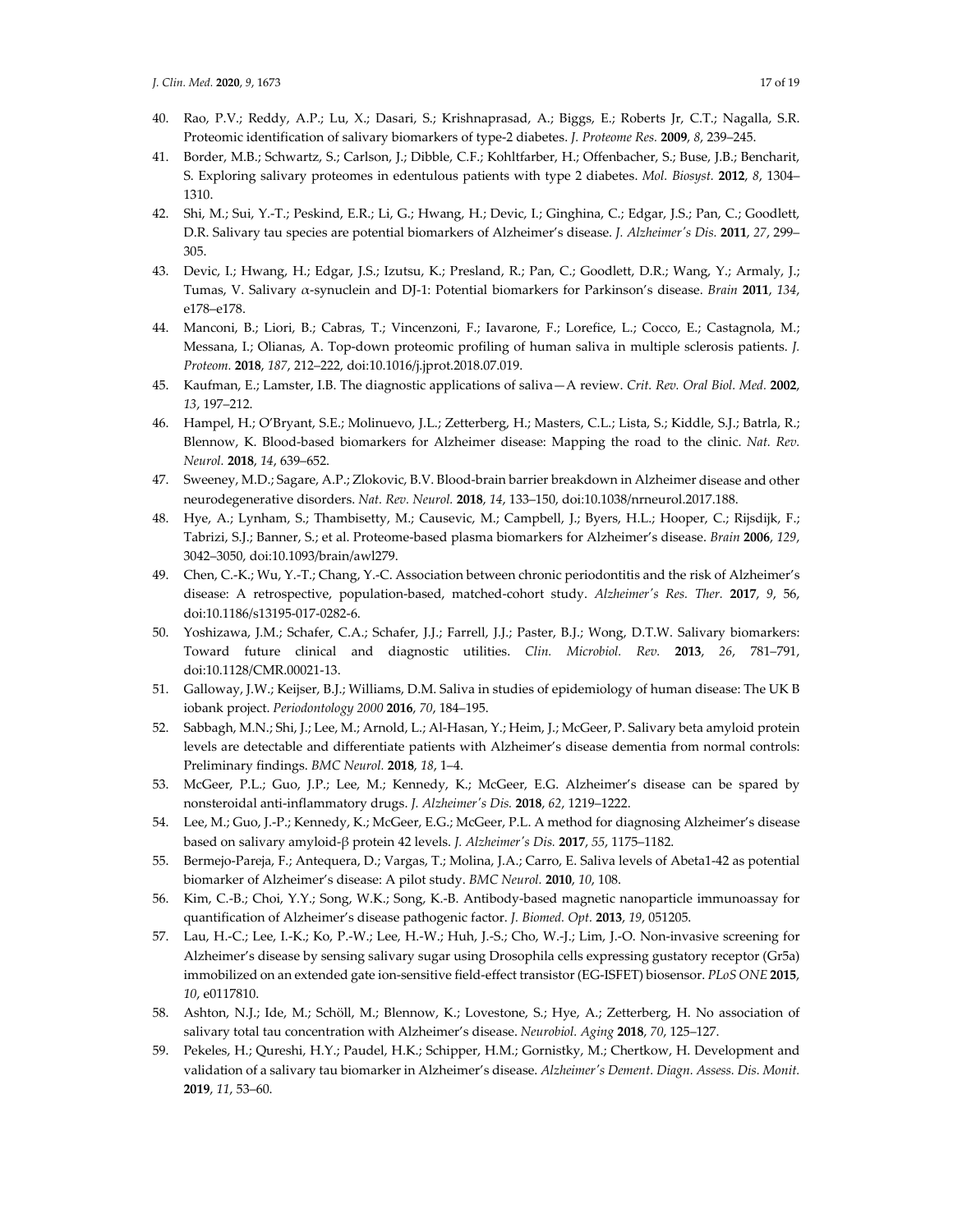- 60. Carro, E.; Bartolomé, F.; Bermejo‐Pareja, F.; Villarejo‐Galende, A.; Molina, J.A.; Ortiz, P.; Calero, M.; Rabano, A.; Cantero, J.L.; Orive, G. Early diagnosis of mild cognitive impairment and Alzheimer's disease based on salivary lactoferrin. *Alzheimerʹs Dement. Diagn. Assess. Dis. Monit.* **2017**, *8*, 131–138.
- 61. Sayer, R.; Law, E.; Connelly, P.J.; Breen, K.C. Association of a salivary acetylcholinesterase with Alzheimer's disease and response to cholinesterase inhibitors. *Clin. Biochem.* **2004**, *37*, 98–104.
- 62. Boston, P.F.; Gopalkaje, K.; Manning, L.; Middleton, L.; Loxley, M. Developing a simple laboratory test for Alzheimer's disease: Measuring acetylcholinesterase in saliva a pilot study. *Int. J. Geriatr. Psychiatry* **2008**, *23*, 439–440.
- 63. Bakhtiari, S.; Moghadam, N.B.; Ehsani, M.; Mortazavi, H.; Sabour, S.; Bakhshi, M. Can salivary acetylcholinesterase be a diagnostic biomarker for Alzheimer? *J. Clin. Diagn. Res. JCDR* **2017**, *11*, ZC58.
- 64. Liu, X.‐X.; Jiao, B.; Liao, X.‐X.; Guo, L.‐N.; Yuan, Z.‐H.; Wang, X.; Xiao, X.‐W.; Zhang, X.‐Y.; Tang, B.‐S.; Shen, L. Analysis of Salivary Microbiome in Patients with Alzheimer's Disease. *J. Alzheimerʹs Dis.* **2019**, *72*, 633–640.
- 65. Huan, T.; Tran, T.; Zheng, J.; Sapkota, S.; MacDonald, S.W.; Camicioli, R.; Dixon, R.A.; Li, L. Metabolomics analyses of saliva detect novel biomarkers of Alzheimer's disease. *J. Alzheimerʹs Dis.* **2018**, *65*, 1401–1416.
- 66. Liang, Q.; Liu, H.; Zhang, T.; Jiang, Y.; Xing, H.; Zhang, A.‐h. Metabolomics‐based screening of salivary biomarkers for early diagnosis of Alzheimer's disease. *Rsc. Adv.* **2015**, *5*, 96074–96079.
- 67. Yilmaz, A.; Geddes, T.; Han, B.; Bahado‐Singh, R.O.; Wilson, G.D.; Imam, K.; Maddens, M.; Graham, S.F. Diagnostic biomarkers of Alzheimer's disease as identified in saliva using 1H NMR‐based metabolomics. *J. Alzheimerʹs Dis.* **2017**, *58*, 355–359.
- 68. Su, H.; Gornitsky, M.; Geng, G.; Velly, A.M.; Chertkow, H.; Schipper, H.M. Diurnal variations in salivary protein carbonyl levels in normal and cognitively impaired human subjects. *Age* **2008**, *30*, 1–9.
- 69. Choromańska, M.; Klimiuk, A.; Kostecka‐Sochoń, P.; Wilczyńska, K.; Kwiatkowski, M.; Okuniewska, N.; Waszkiewicz, N.; Zalewska, A.; Maciejczyk, M. Antioxidant defence, oxidative stress and oxidative damage in saliva, plasma and erythrocytes of dementia patients. Can salivary AGE be a marker of dementia? *Int. J. Mol. Sci.* **2017**, *18*, 2205.
- 70. Ozlece, H.K.; Guvendi, G.F.; Huseyinoglu, N.; Ehi, Y.; Kivrak, Y. cytological and cytometric analysis of oral mucosa in patients with alzheimer's and Parkinson's disease. *Neuropsychiatr. Dis. Treat.* **2018**, *14*, 1901.
- 71. Mathur, S.; Glogowska, A.; McAvoy, E.; Righolt, C.; Rutherford, J.; Willing, C.; Banik, U.; Ruthirakuhan, M.; Mai, S.; Garcia, A. Three-dimensional quantitative imaging of telomeres in buccal cells identifies mild, moderate, and severe Alzheimer's disease patients. *J. Alzheimerʹs Dis.* **2014**, *39*, 35–48.
- 72. Francois, M.; Leifert, W.; Hecker, J.; Faunt, J.; Martins, R.; Thomas, P.; Fenech, M. Altered cytological parameters in buccal cells from individuals with mild cognitive impairment and Alzheimer's disease. *Cytom. Part A* **2014**, *85*, 698–708.
- 73. François, M.; FFenech, M.; Thomas, P.; Hor, M.; Rembach, A.; NMartins, R.; RRainey‐Smith, S.; LMasters, C.; Ames, D.; CRowe, C.; Lance Macaulay, S. High content, multi‐parameter analyses in buccal cells to identify Alzheimer's disease. *Curr. Alzheimer Res.* **2016**, *13*, 787–799.
- 74. Thomas, P.; Hecker, J.; Faunt, J.; Fenech, M. Buccal micronucleus cytome biomarkers may be associated with Alzheimer's disease. *Mutagenesis* **2007**, *22*, 371–379.
- 75. Thomas, P.; Fenech, M. Chromosome 17 and 21 aneuploidy in buccal cells is increased with ageing and in Alzheimer's disease. *Mutagenesis* **2008**, *23*, 57–65.
- 76. Thomas, P.; O'Callaghan, N.J.; Fenech, M. Telomere length in white blood cells, buccal cells and brain tissue and its variation with ageing and Alzheimer's disease. *Mech. Ageing Dev.* **2008**, *129*, 183–190.
- 77. Hattori, H.; Matsumoto, M.; Iwai, K.; Tsuchiya, H.; Miyauchi, E.; Takasaki, M.; Kamino, K.; Munehira, J.; Kimura, Y.; Kawanishi, K. The τ protein of oral epithelium increases in Alzheimer's disease. *J. Gerontol. Ser. A Biol. Sci. Med Sci.* **2002**, *57*, M64–M70.
- 78. Garcia, A.; Huang, D.; Righolt, A.; Righolt, C.; Kalaw, M.C.; Mathur, S.; McAvoy, E.; Anderson, J.; Luedke, A.; Itorralba, J. Super-resolution structure of DNA significantly differs in buccal cells of controls and Alzheimer's patients. *J. Cell. Physiol.* **2017**, *232*, 2387–2395.
- 79. McKhann, G.M.; Knopman, D.S.; Chertkow, H.; Hyman, B.T.; Jack, C.R.; Kawas, C.H.; Klunk, W.E.; Koroshetz, W.J.; Manly, J.J.; Mayeux, R.; et al. The diagnosis of dementia due to Alzheimer's disease: Recommendations from the National Institute on Aging‐Alzheimer's Association workgroups on diagnostic guidelines for Alzheimer's disease. *Alzheimerʹs Dement.* **2011**, *7*, 263–269, doi:10.1016/j.jalz.2011.03.005.